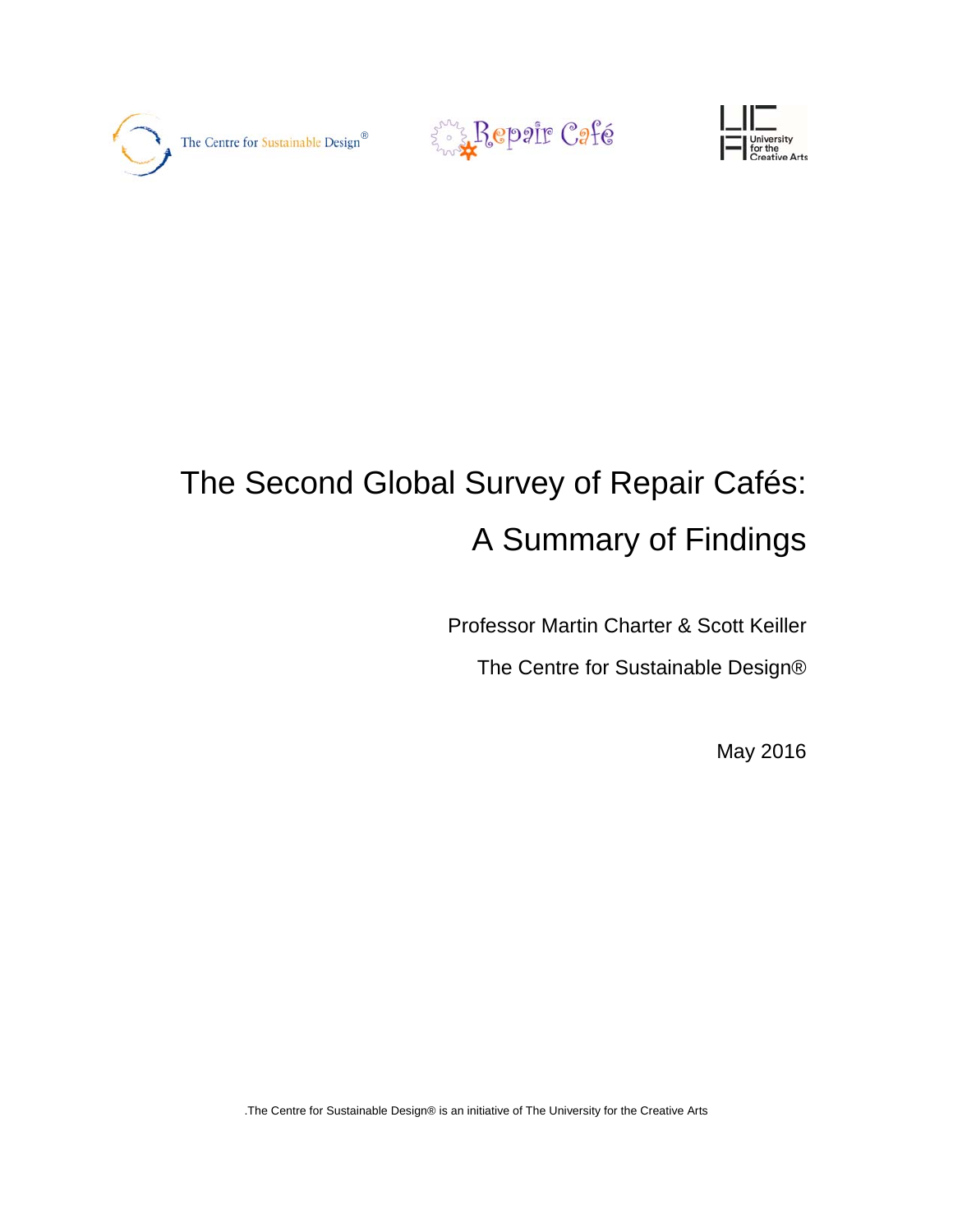# **Contents**

| 1.   |                                                                            |  |
|------|----------------------------------------------------------------------------|--|
| 2.   |                                                                            |  |
| 3.   |                                                                            |  |
| 4.   |                                                                            |  |
| 4.1  |                                                                            |  |
| 4.2  |                                                                            |  |
| 4.3  |                                                                            |  |
| 4.4  |                                                                            |  |
| 4.5  | How the Repair Café communicates with the local community  5               |  |
| 4.6  |                                                                            |  |
| 4.7  |                                                                            |  |
| 4.8  |                                                                            |  |
| 4.9  |                                                                            |  |
| 4.10 | Sources of information used at Repair Café sessions to help guide repair 9 |  |
| 4.11 |                                                                            |  |
| 4.12 |                                                                            |  |
| 4.13 |                                                                            |  |
| 4.14 |                                                                            |  |
| 4.15 |                                                                            |  |
| 5.   |                                                                            |  |
| 6.   |                                                                            |  |
| 7.   |                                                                            |  |
|      |                                                                            |  |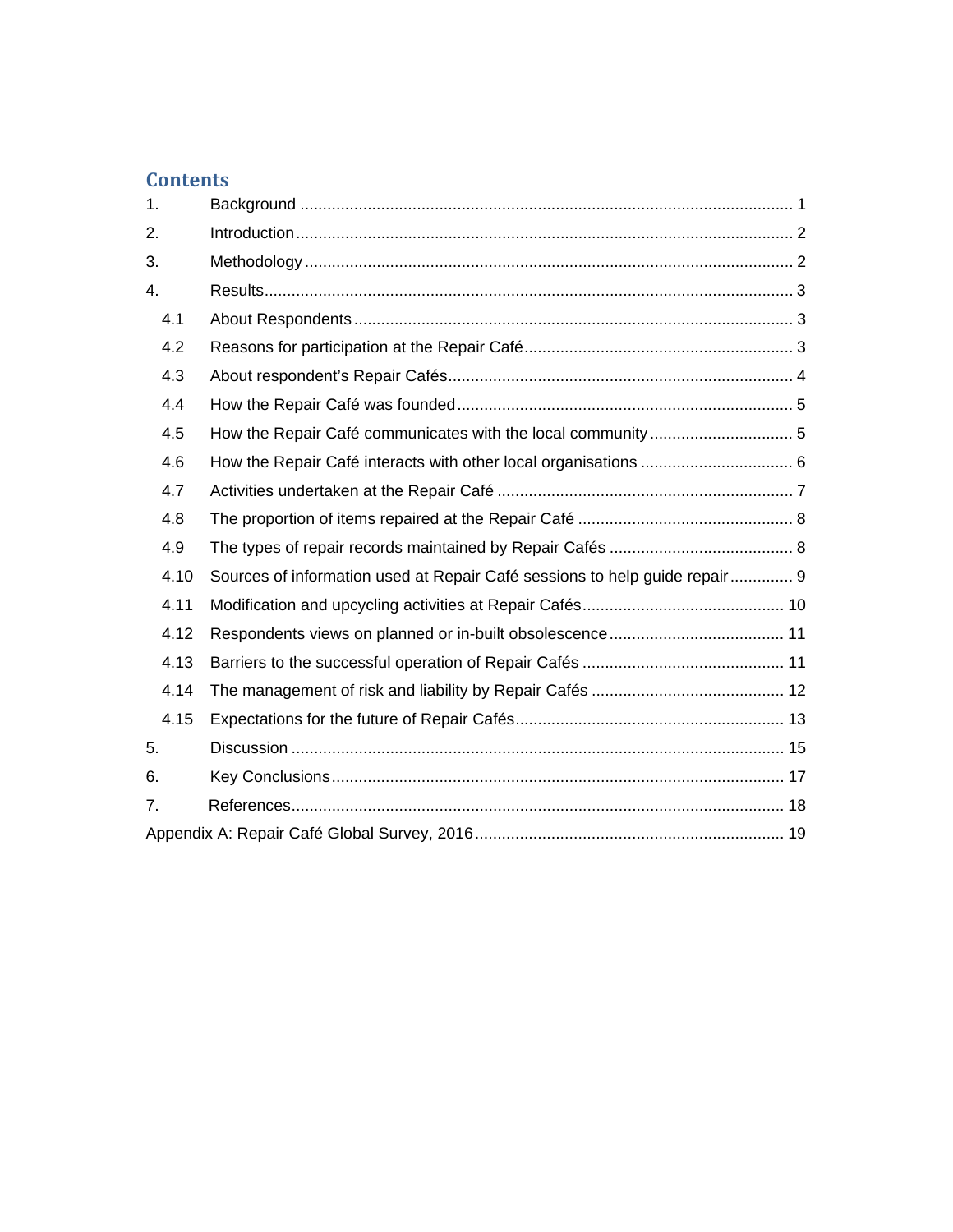# **1. Background**

Consumer culture fuelled by cheap credit and low cost products is driving the consumption of materials by Western Economies. The prevailing Linear Industrial Model of 'take, make, and waste' is unsustainable. Indeed, in Europe alone, of the 16 tonnes of material used by each person in a year, 6 tonnes becomes waste (European Commission, 2014). There is a growing acceptance of the need to move toward a more Circular Economy, which is focused on 'closing (materials) loops' through the more efficient use of resources, in part through extending the lifetime of products. Recent research from the Oko-Insitute in Germany demonstrates that the product life spans of consumer electronics are getting progressively shorter due to faster replacement cycles and built-in product obsolescence (Ala-Kurikka, 2015).

The move towards a more Circular Economy is firmly on the policy agenda of the European Commission, with its adoption in December 2015 of a new Circular Economy Package to help businesses and consumers to make the transition to a more Circular Economy, where resources are used in a more sustainable way. Perhaps even more significantly over the last decade, in particular, there has been rapid development of grassroots, citizen-driven innovation to develop solutions to product repair which challenge the widely-held perception of a 'throw-away' society.

The 'Fixer Movement' (part of a broader 'Maker, Modifier and Fixer' movement) is very diverse and includes a wide range of social enterprises and community-centred organisations. Examples include:

- Online fixing sites: For example, IFixit (www.ifixit.com) an innovative WIKI based website that provides free online repair guides, solutions and 'how to' videos for a wide range of consumer electronics and other products, including clothing.
- Social Enterprises: For example, The Restart Project (www.restartproject.org); a London-based social enterprise that encourages and empowers people to use their electronics longer, by sharing repair and maintenance skills, through Restart events in communities and with companies in the UK.
- Repair Cafés: "*Repair Cafés are free 'community-centred workshops' for people to bring consumer products in need of repair where they can work together with volunteer fixers, to repair and maintain their broken or faulty products. In addition to repair, many Repair Cafés provide assistance with product modification, particularly to clothing to improve fit and appearance*" Charter & Keiller, 2016a (The Repair Cafe WIKI)

The Repair Café Foundation (now Repair Cafe International), was founded by Martine Postma in the Netherlands in 2011 to enable people to come together to provide a free service to their community to help repair and therefore, extend the life of products that would otherwise end up as waste (Repair Café Foundation, 2015). Repair Café International (RCI) provides support to a global network of 1,040 registered Repair Cafés in 25 countries (Repair Cafe International - accessed  $6<sup>th</sup>$  May 2016). While the number of Repair Cafés has been growing rapidly, there has also been growth in community based repair organisations that are outside of the RCI network. For example, there are two Repair Cafés in Ireland listed on the RCI website, however, the Repair Café Ireland website lists eight active Repair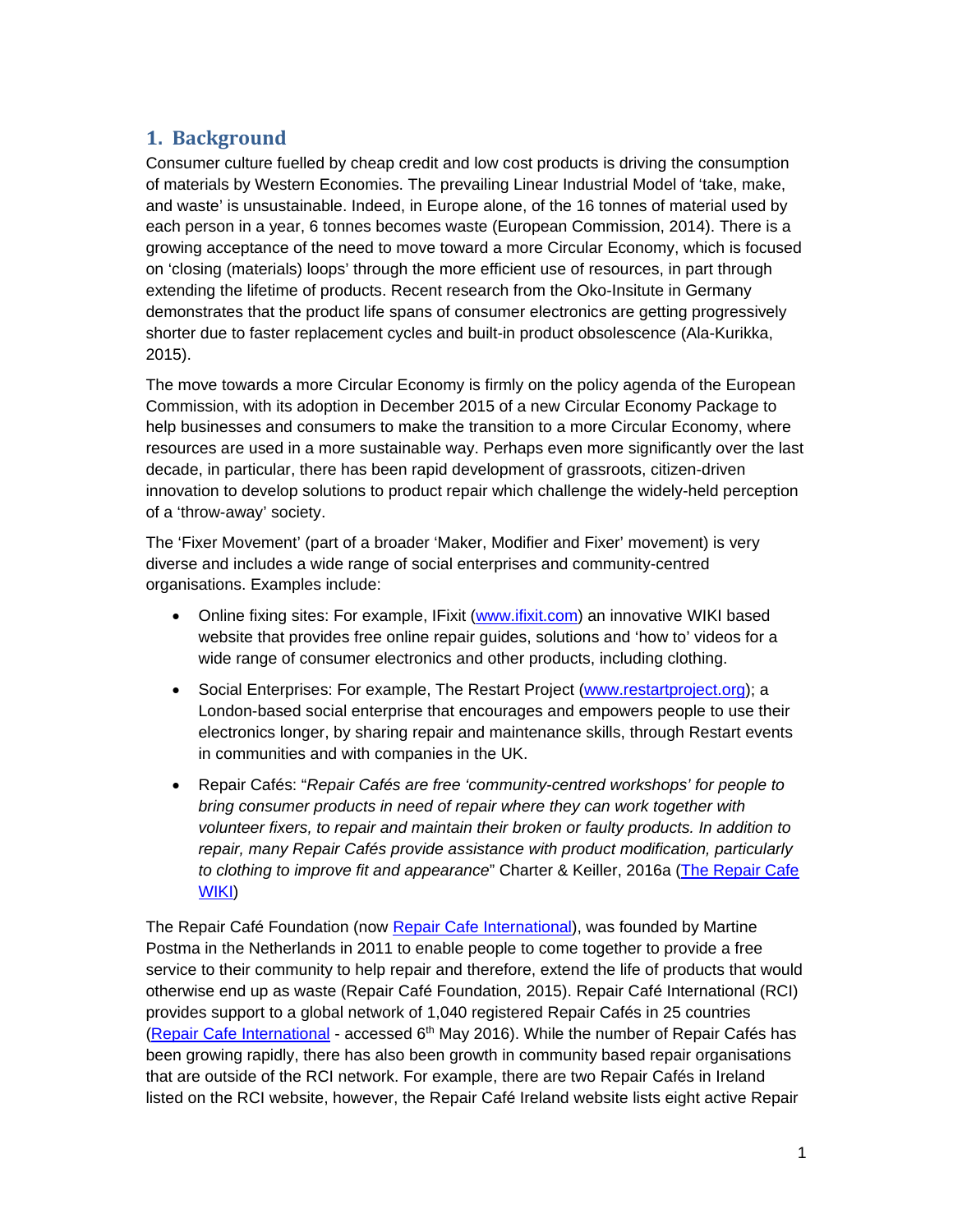Cafés (http://www.repaircafe.ie/index.php/location/ - Accessed 6th May 2016). Similarly, while the RCI website lists 318 registered Repair Cafés in Germany, the Repair Initiatives website (https://www.reparatur-initiativen.de/ - Accessed May 6<sup>th</sup> 2016) lists 404 initiatives in Germany including Repair Cafés and very similar initiatives with diverse names like, for example, Repair Boutiques.

## **2. Introduction**

In 2014 The Centre for Sustainable Design® (CfSD) at the University for the Creative Arts (UCA) in Farnham in the UK undertook the first global survey of volunteers at Repair Cafés, in collaboration with The Repair Café Foundation (Charter & Keiller, 2014 - Circular Economy and Grassroots Innovation – A Global Survey of Repair Cafes and Hackerspaces). Particular emphasis was placed throughout the work on understanding the importance of environmental, social and economic drivers as motivations for participation and of the activities undertaken.

Since the first survey two years ago, the number of Repair Cafés around the world has more than doubled. This report presents a summary of the findings of a second global survey of Repair Café volunteers, undertaken in February and March 2016 by CfSD in collaboration with Repair Café International (RCI).

This work aims to understand whether there have been any changes in volunteer attitudes, motivations and activities undertaken at Repair Cafés and also introduces new questions that explore issues including risk management, community engagement, data collection and barriers to success.

The additional questions have been inspired by CfSD's experience as a co-founder with Transition Town Farnham of Farnham Repair Café, UK which was launched in February 2015.

It is important to note that this research is based on survey responses from Repair Cafés that are registered as part of the RCI global network and listed on their website. To eliminate the risk of bias, Farnham Repair Café (co-founded by CfSD) did not participate in the survey. However, some references are made in this report to a CfSD survey in February 2016, of visitors and volunteers to Farnham Repair Café (Farnham Repair Cafe, A Survey of Visitors & Volunteers, Charter & Keiller, 2016b).

The objective of this report is to provide a summary of the results of CfSD's research. More detailed analyses and discussion of results will be provided in a future publication.

# **3. Methodology**

Members of Repair Cafés around the world were invited to complete a questionnaire (Appendix A) developed and hosted on the www.surveygizmo.com on-line platform. The questionnaire was open to responses between 24<sup>th</sup> February and 20<sup>th</sup> March 2016.

The registered contact at each Repair Café was invited to participate via email direct from Repair Café International. Access to the survey was provided in an embedded link in the body of the email.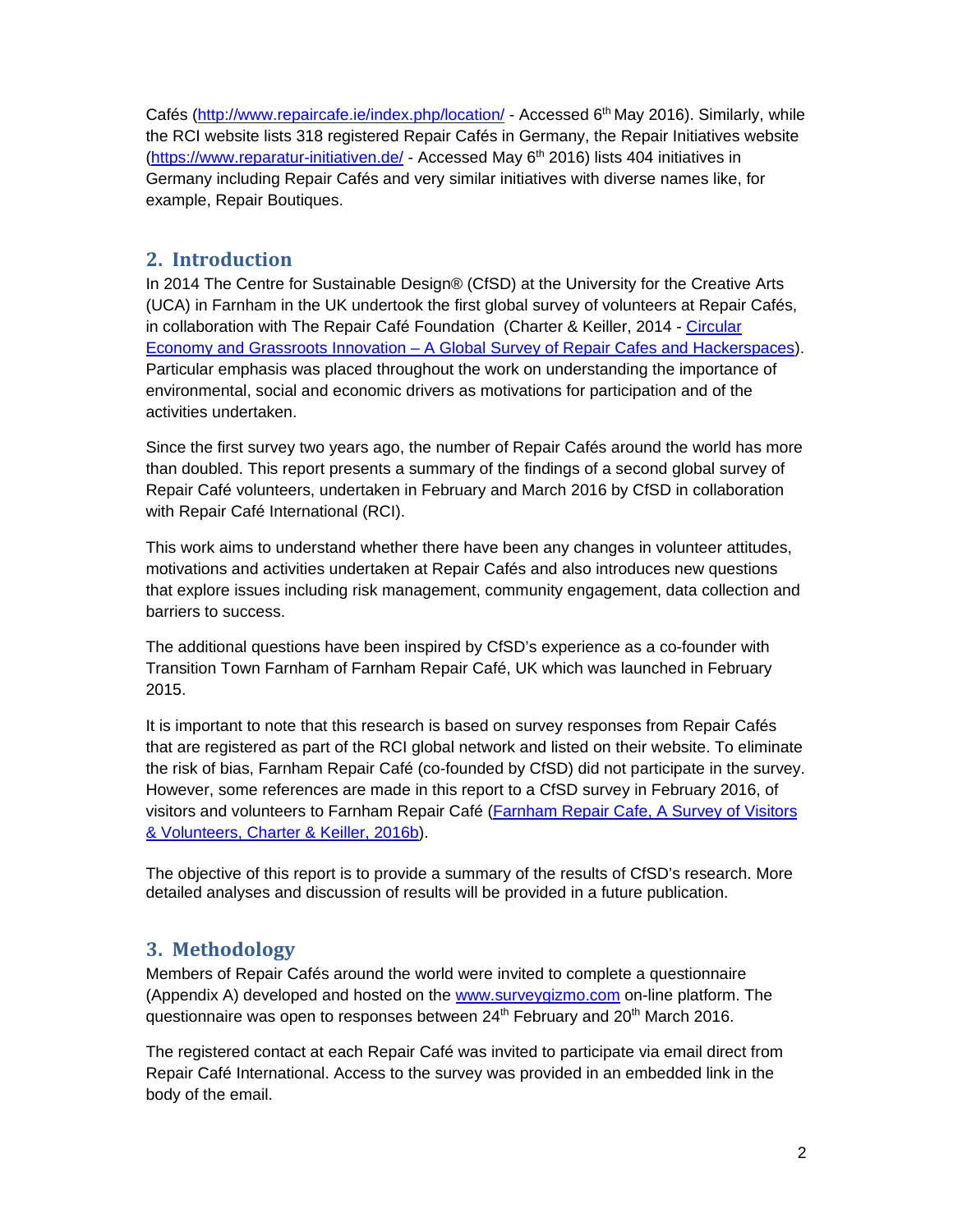The exploratory data analysis presented in this report is for all complete responses to the survey.

# **4. Results**

Responses were received from 317 named Repair Cafés from 10 countries, which represents around 30% of the Repair Cafés, registered with Repair Café International.

| <b>Country</b>        | Number of named Repair Cafés that<br>submitted a response |
|-----------------------|-----------------------------------------------------------|
| <b>Netherlands</b>    | 122                                                       |
| Germany               | 87                                                        |
| <b>Belgium</b>        | 44                                                        |
| <b>France</b>         | 25                                                        |
| <b>United Kingdom</b> | 12                                                        |
| <b>United States</b>  | 9                                                         |
| <b>Austria</b>        | 9                                                         |
| Canada                | 4                                                         |
| <b>Switzerland</b>    | 3                                                         |
| <b>Australia</b>      | $\overline{2}$                                            |

# **4.1 About Respondents**

There are very few differences in key demographics of respondents compared to the 2014 Survey.

- 90% describe themselves as founders and/or organisers
- 58% male, 42% female, there are a slightly greater proportion of women compared with the 2014 Survey, where women accounted for 40% of responses
- Most, 34% aged between 56 and 65 with 20% aged over 65 years
- 75% of respondents are educated to at least Bachelor's degree level, with 40% holding Masters and 4% Doctorates

#### **4.2 Reasons for participation at the Repair Café**

Respondents were asked about their motivations for participation. The top four reasons (more than 90% strongly agree or agree) why respondents volunteer/participate at Repair Cafés (Graph 1) were:

- To encourage others to live more sustainably
- To encourage others to repair
- To provide a valuable service to the community
- To be a part of the movement to improve product reparability and longevity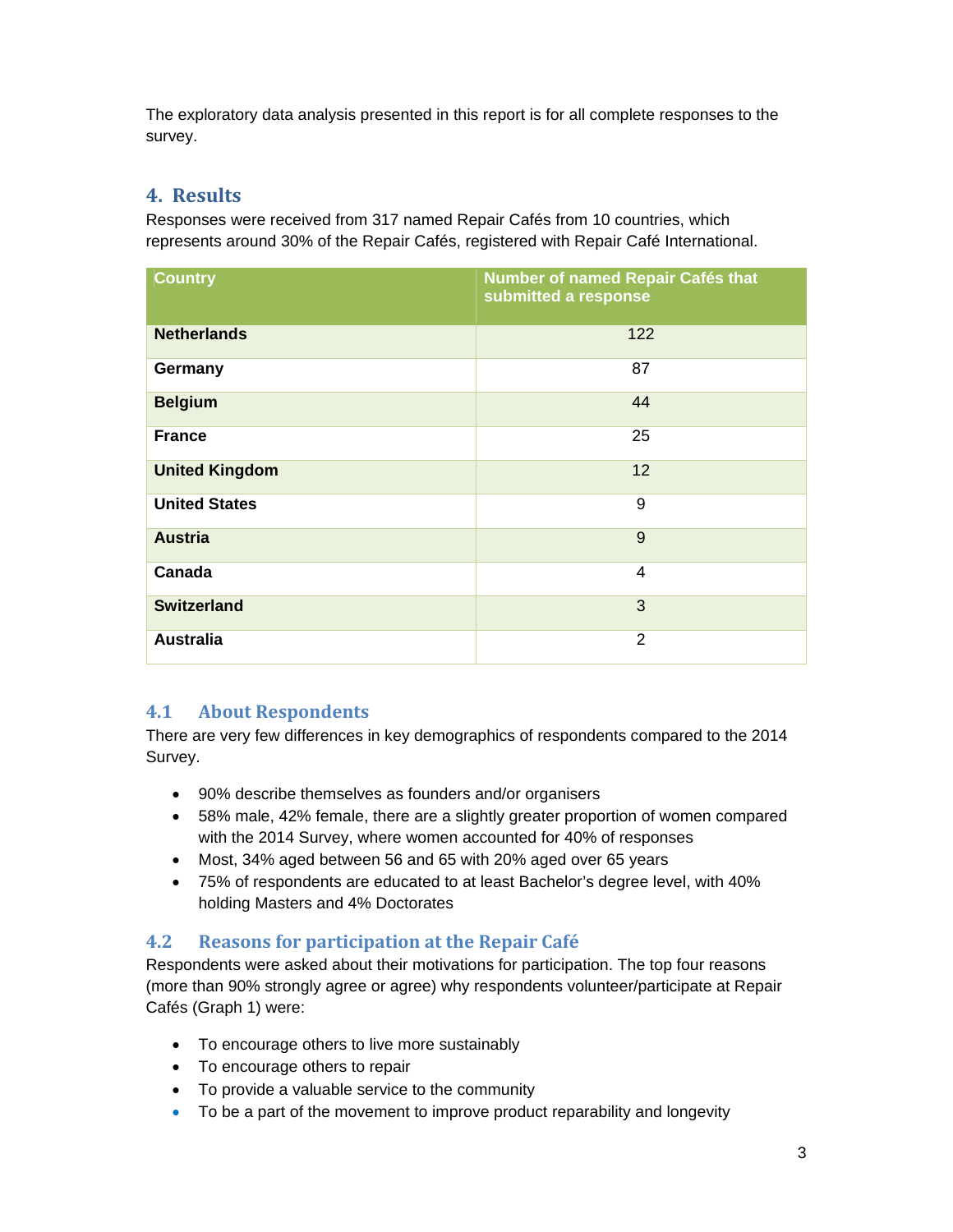#### Graph 1. Responses to question 14, *Why do you participate in the Repair Café?* Responses were given to a list of statements on a five-point Likert scale from *Strongly agree* to *Strongly disagree.*



In agreement with 2014 survey, the most common motivations for participation continue to be altruistic and supportive of sustainability and repair in the community. Indeed there have been increases in the proportions of those that participate to encourage others to live more sustainably (+4%) and to provide a valuable service to the community (+7%). Furthermore, an additional 7% of respondents strongly agree or agree that they participate to be part of the movement to improve product reparability and longevity.

#### **4.3 About respondent's Repair Cafés**

- 75% always hold sessions at the same venue, this is exactly the same proportion as in the 2014 Survey
- 62% of hold sessions once a month
- An average of 10 Repair Café volunteers attend each session, compared with 9 volunteers in the 2014 Survey
- Repair Café sessions have an average 29 visitors that bring an average of 19 products in need of repair. These questions were not asked in the 2014 Survey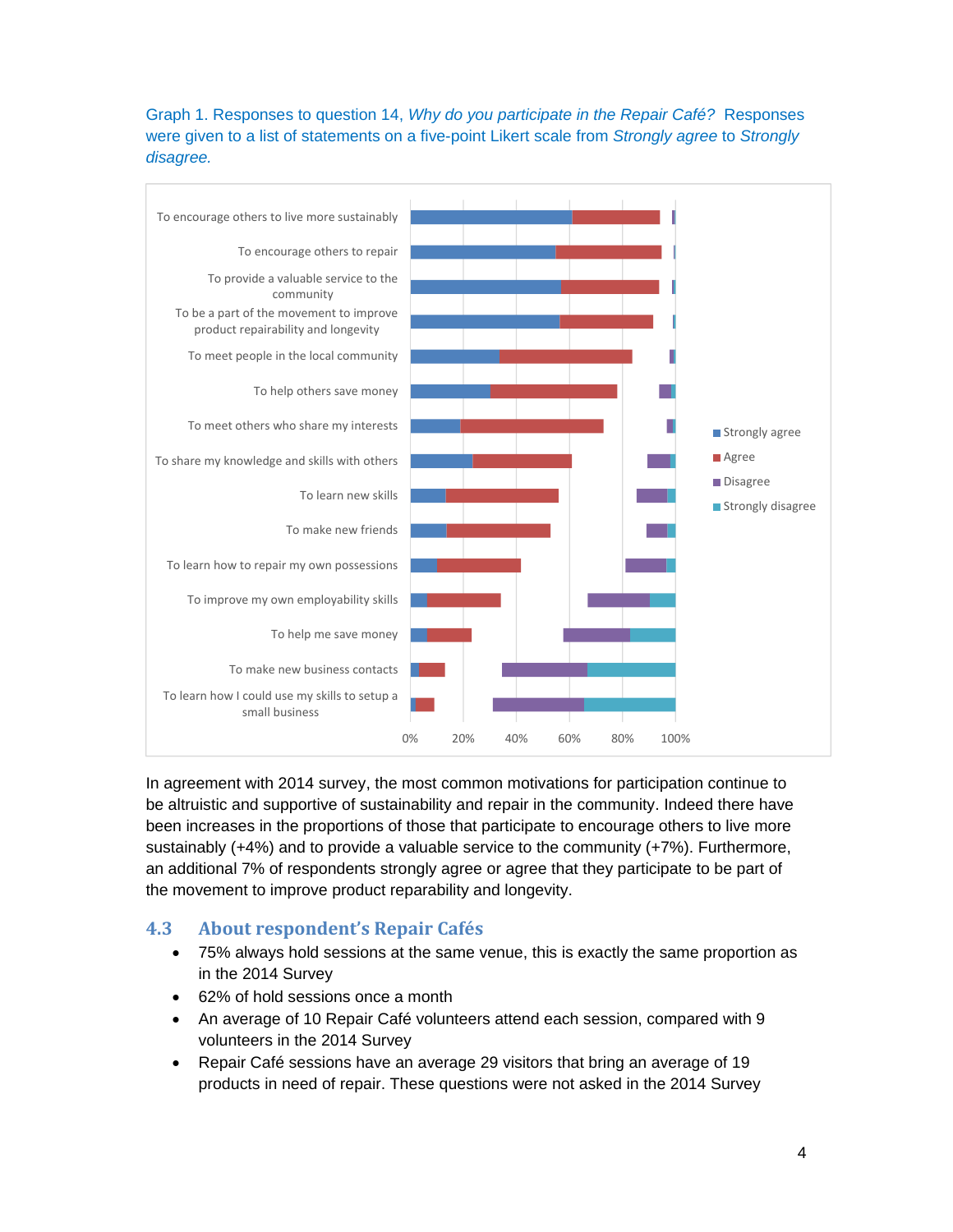72% of Repair Cafés have operated for two years or less compared with 95% in the 2014 Survey, which demonstrates that a large proportion of Repair Cafés have continued to operate while the movement still continues to grow rapidly

# **4.4 How the Repair Café was founded**

Most Repair Cafés (over 40%) were founded by an informal group of motivated individuals or an individual (Graph 2). Government or public institutions were involved in the founding of 12% of Repair Cafés, businesses were involved in 7% and Transition Town organisations were involved in the founding of 9% of Repair Cafés. The results serve to demonstrate that Repair Cafés are predominantly founded by citizens, typically without the intervention of government, business or NGOs. They are an example of citizen-led social innovation.

Graph 2. Responses to question 7 (not asked in the 2014 Survey), How was the Repair Cafe founded? Respondents were asked to tick all options that applied



# **4.5 How the Repair Café communicates with the local community**

Repair Cafés are community-centred workshops with significant cross-over of volunteers with other community organisations (see Section 4.6) and so it is perhaps unsurprising that 'word of mouth' was the most frequently employed means of reaching out and broadcasting the message of Repair Cafés and local logistical details including venue, date, time and the sorts of services that are offered.

Over 70% of respondents chose 'Word of mouth', Social media (Twitter, FaceBook and Instagram etc.) and websites as ways in which their Repair Cafés reached out to the local community (Graph 3).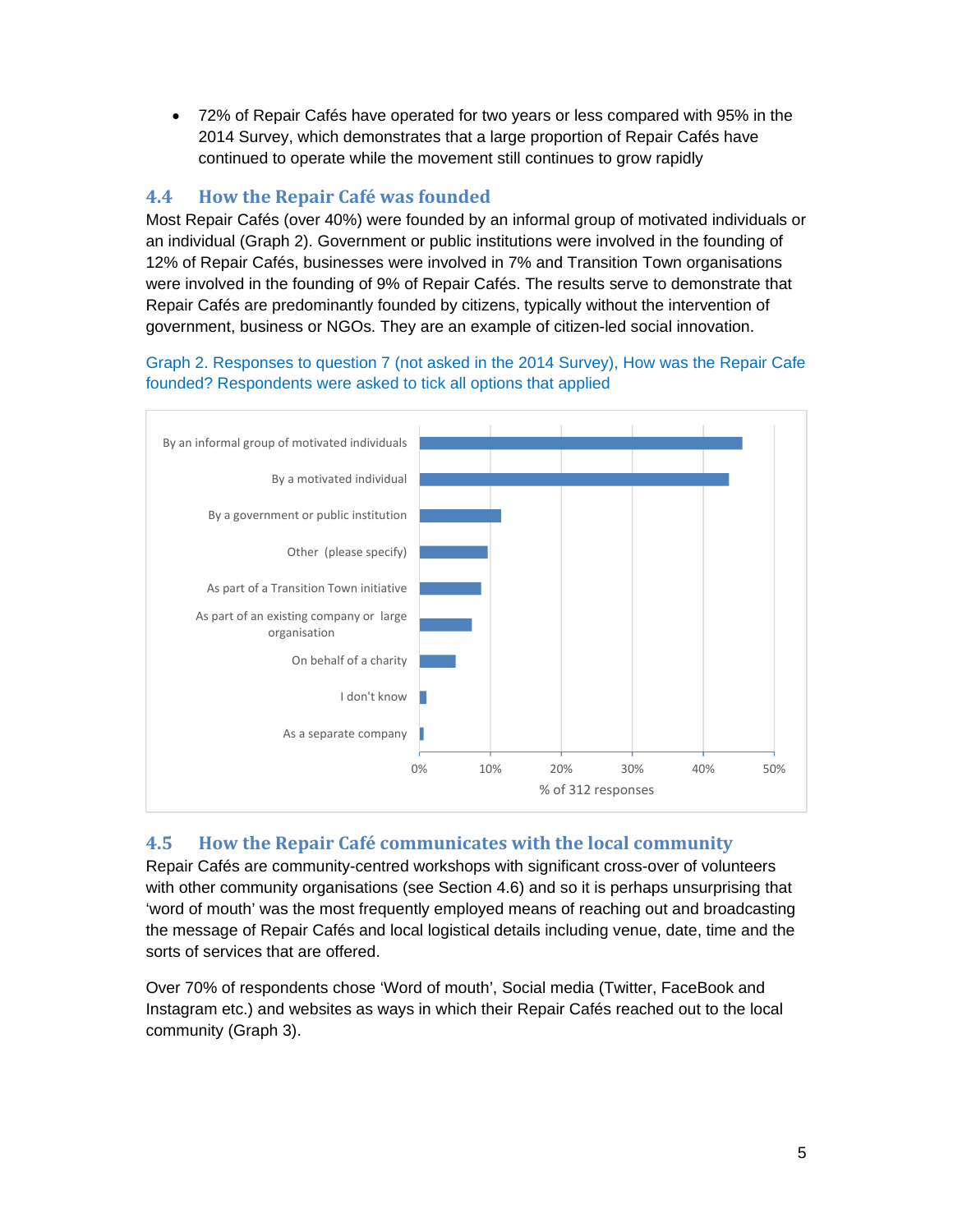Graph 3. Responses to question 4 (not asked in the 2014 Survey), By what means does the Repair Cafe attempt to reach out to the local community? Respondents were asked to select all options that apply



# **4.6 How the Repair Café interacts with other local organisations**

There is significant cross-over of Repair Café volunteers with a wide range of other local community groups (Graph 4).

Graph 4. Responses to question 16, How does the Repair Café interact with other local organisations? Respondents were asked to tick all options that apply

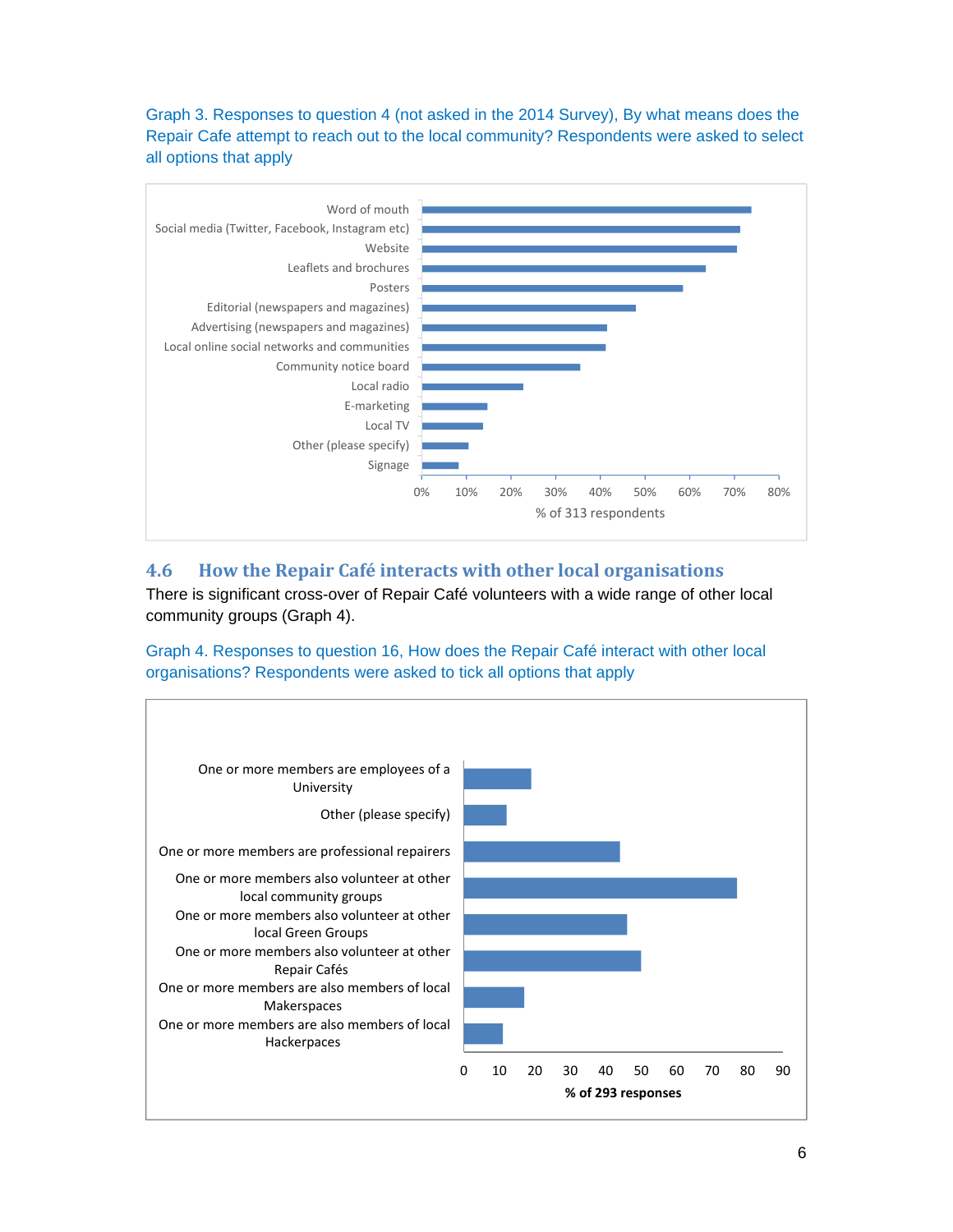Seventy-seven per cent of Repair Cafés have members that also volunteer with other local community groups, around half have volunteers that also volunteer at other Repair Cafés and a fifth have members that are University employees.

# **4.7 Activities undertaken at the Repair Café**

The five categories of items most frequently brought (Always or Often) to the Repair Cafés for repair (Graph 5) include Small Kitchen Appliances (94% of respondents, compared to 86% in the 2014 Survey), Household Appliances eg Vacuum Cleaners (81%, category was not included in the 2014 Survey) Lighting (78%, compared to 76% in the 2014 Survey), DVD/CD Players (70%, compared to 59% in the 2014 Survey) and Clothing (62%, compared to 69% in the 2104 Survey). There has been a significant reduction in the proportion of Repair Cafes Cafés that frequently receive bikes for repair; 51% compared with 65% in 2014. In general the data suggest that the proportion of electrical products has increased, while non-electrical items have reduced since the 2014 Survey.



#### Graph 5, Reponses to question 15. How regularly are the following items brought for repair to the Repair Café?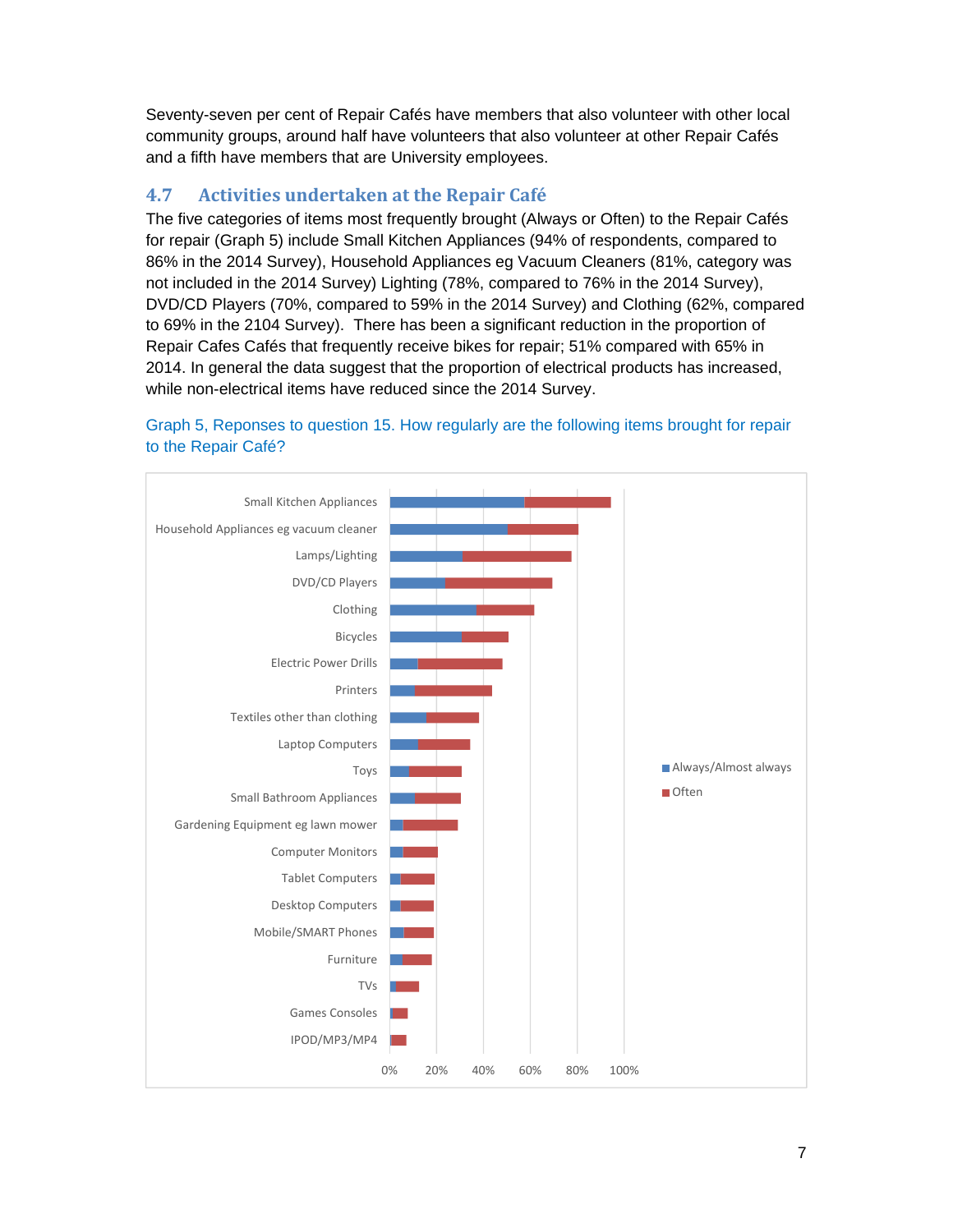Compared with the 2014 survey, there has been a significant increase of over 8% in the proportion of Repair Cafés that always/often receive higher end micro-electronic products, including Tablets, Desktop and Laptop computers. Perhaps this reflects an increased offer of repair for micro-electronics at some Repair Cafés and/or a growing willingness amongst the public to submit these types of products for non-professional repair.

Respondents were given the option to specify 'other' items that were brought to their Repair Café. Of the forty-nine respondents that specified 'other' items, Coffee machines were the most frequently mentioned with nine responses including one specific response regarding the *Senseo* brand and one response mentioning *Nespresso*. Jewellery was the second most common 'other' type of item with six responses.

# **4.8 The proportion of items repaired at the Repair Café**

Repair Cafés claim that an average of 63% of the products brought to them are successfully repaired (Graph 6). This figure is broadly similar to the 59% repair rate recorded at Farnham Repair Café, where detailed data collection is undertaken by CfSD. This is a significant finding that demonstrates the very real contribution that Repair Cafés can make in extending the useful life of consumer products and helping communities to reduce waste. Around 30% of Repair Cafés have a repair rate in excess of 71%.



Graph 6, Responses to question 19 (not asked in the 2014 Survey). Approximately what proportion of the products brought into the Repair Café are successfully repaired?

# **4.9 The types of repair records maintained by Repair Cafés**

Although 9% of Repair Cafés keep no repair records, the majority keep records on the overall number of repairs undertaken, repairs by item category and the types of fault or repair carried out (Graph 7).

These data are of use to Repair Cafés to monitor their effectiveness and impact and as a source of information to help with planning for future sessions.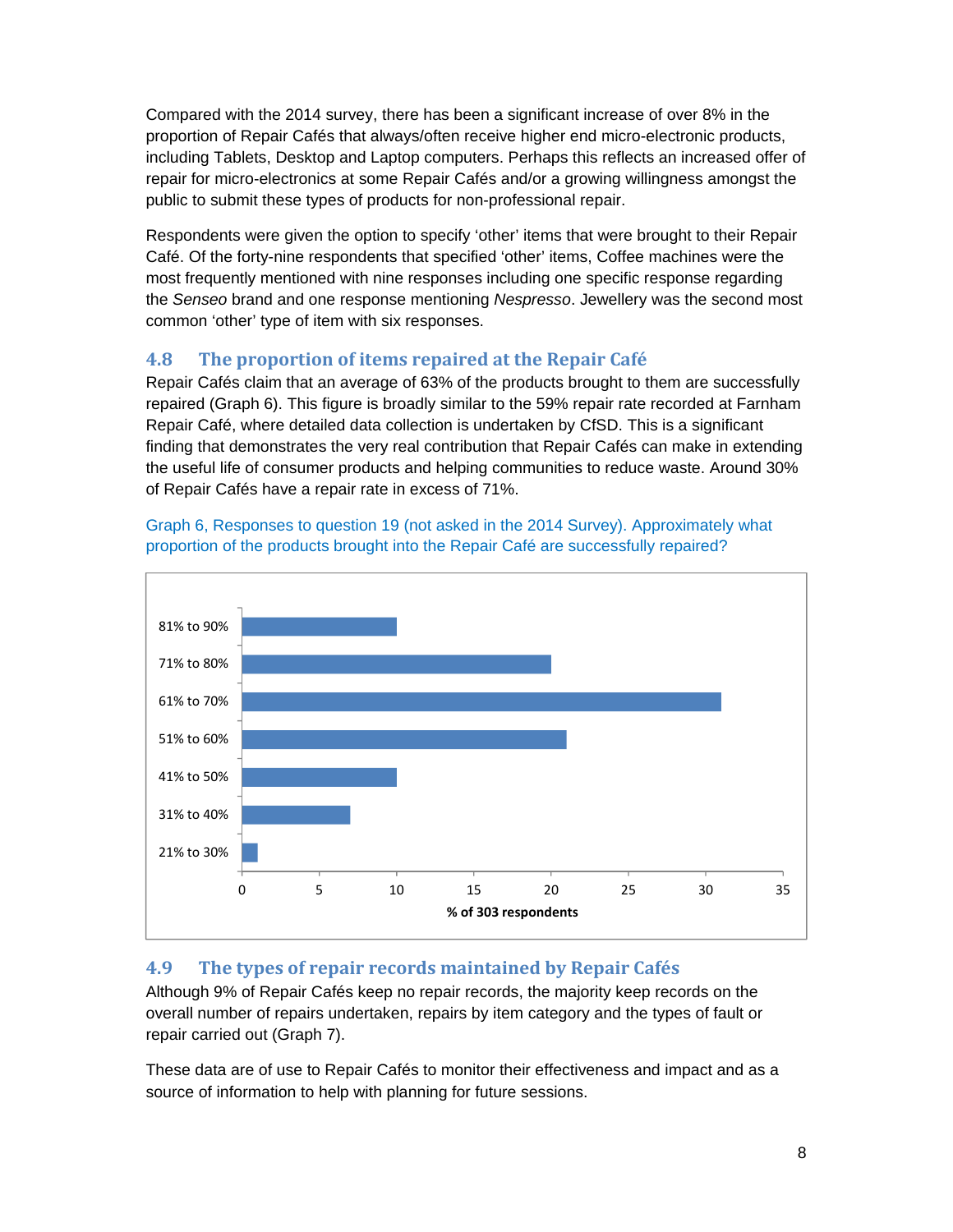Graph 7, Responses to question 22 (not asked in 2014 Survey). Does the Repair Café keep any record of the repairs carried out? Respondents were asked to select all options that applied



A small proportion (8%) of Repair Cafés record the weight of products repaired, as a means of estimating the weight of products that have potentially been diverted from the waste stream as a result of their interventions. As an example Farnham Repair Café in the UK weighs all products repaired and estimates that in its first year of operation four hundred and ten kilograms of products have been repaired and diverted from the waste stream. This metric is one that might be worthy of wider application.

# **4.10 Sources of information used at Repair Café sessions to help guide repair**

Access to information to guide repair is particularly relevant for many electrical and electromechanical products, where circuit diagrams and repair manuals are frequently essential. In addition for many repairs online access is required to search for availability and purchase of spare parts.

Seventy-seven per cent of Repair Cafés, access product manufacturer's websites during sessions and 71% search websites for the purchase of spare parts. However, most manufacturers do not provide access to repair guides or sell spare parts direct and so repairers frequently access information provided by others, for example IFixit, an organisation that produces and provides free step by step repair guides and videos. Half of Repair Cafés access online repair videos and 45% access online repair forums, where the public share knowledge and tips on product repair.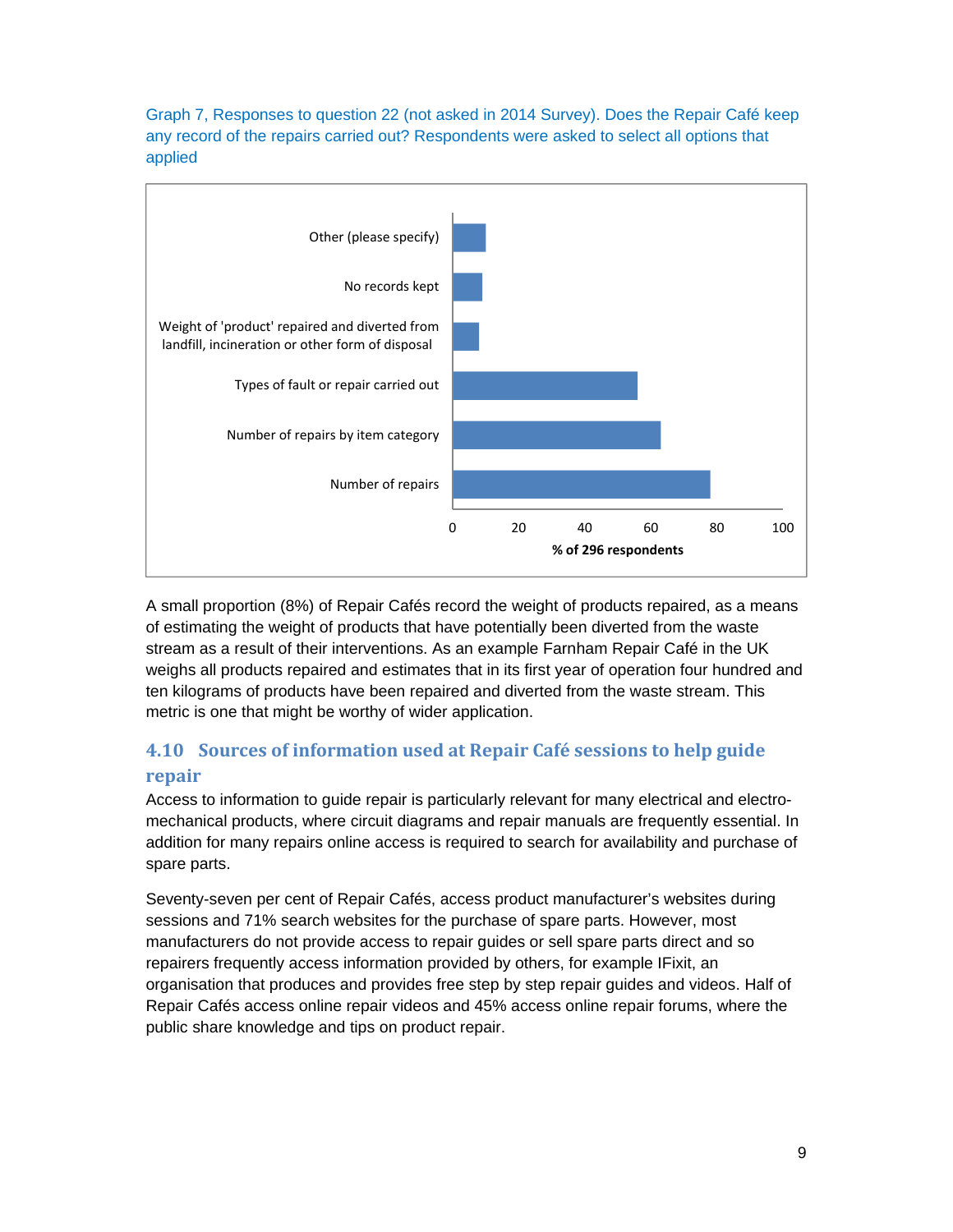Graph 8, Responses to question 21 (not asked in 2014 Survey). At a typical Repair Café session, do your volunteers access any of the following sources of information to help with repair? Respondents were asked to select all applicable options



# **4.11 Modification and upcycling activities at Repair Cafés**

Product modification and upcycling are undertaken at Repair Cafés (Graph 7). This is most common for clothing, where 34% of Repair Cafés (always or often) modify clothing to improve fit and 15% modify clothing to change its appearance, by for example adding decoration.



Graph 7, Responses to question 20. How often at the Repair Café are people helped to modify or upcycle their possessions?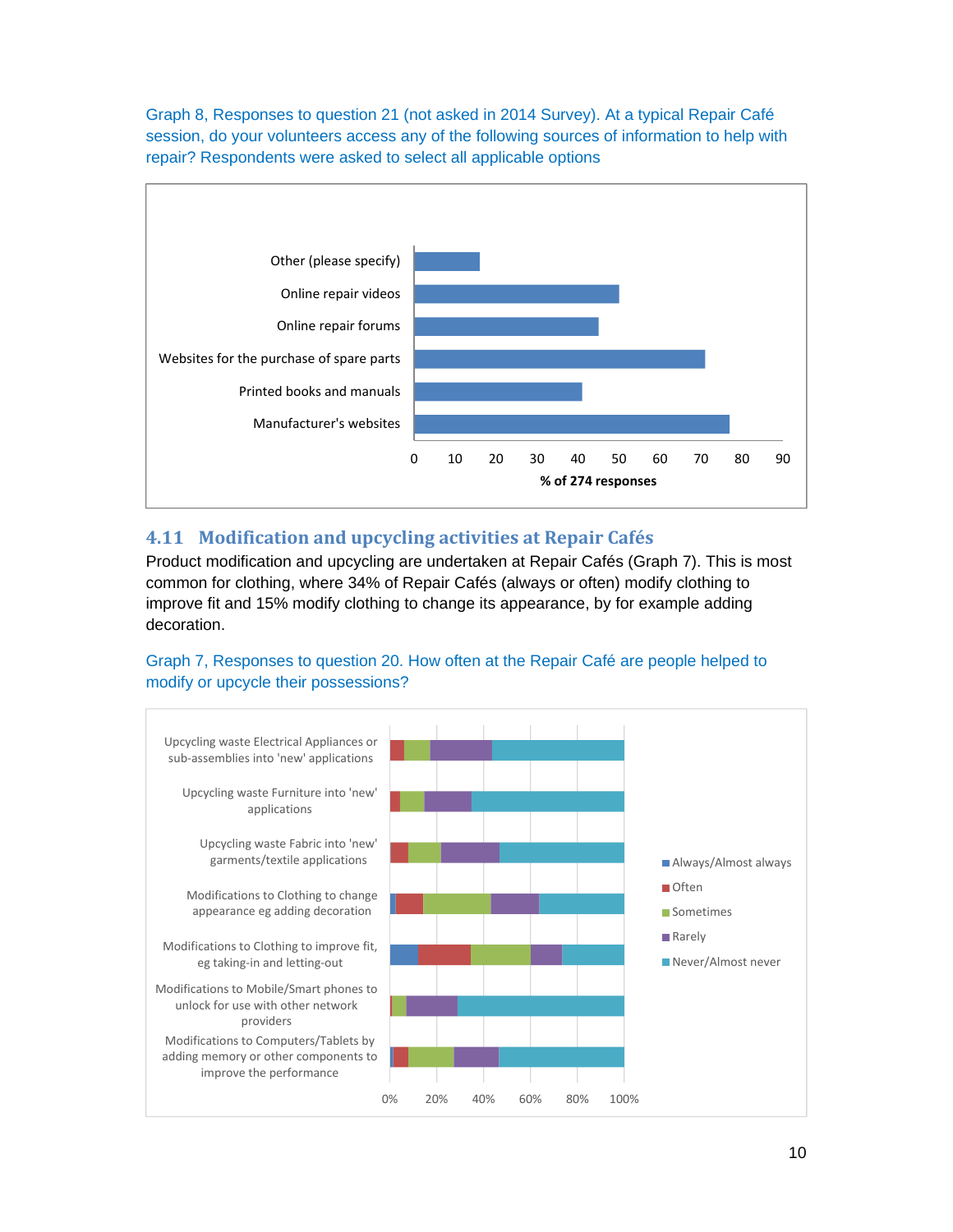# **4.12 Respondents views on planned or in‐built obsolescence**

Of the electrical/electronic items brought to Repair Cafés, Printers and Electrical tools are considered to be the most frequently in need of repair, because of what respondents believe to be 'planned or in-built obsolescence' (Graph 8).

Graph 8, Responses to question 23. In your opinion what proportion of electrical / electronic items are brought to the Repair Café because of what you believe to be planned or built-in obsolescence?



Compared to the 2014 survey there are small decreases in the proportion of respondents that believe more than half of printers and electrical tools are designed with in-built obsolescence, while there have been small increases in all of the other categories shown in Graph 8.

#### **4.13 Barriers to the successful operation of Repair Cafés**

It is noteworthy that a maximum of just 8% of respondents considered anything to be a major barrier. The most frequently cited barriers to success relate to marketing (Graph 9), with over a half of respondents stating that marketing to attract repair volunteers and visitors as well as raising awareness levels in the local community were 'somewhat of a barrier'. Every community is different and requires a somewhat different marketing approach, but perhaps there is an opportunity for Repair Café International to provide further general guidance on ideas and techniques to raise awareness and recruitment, based on successful examples from its network of Repair Cafés.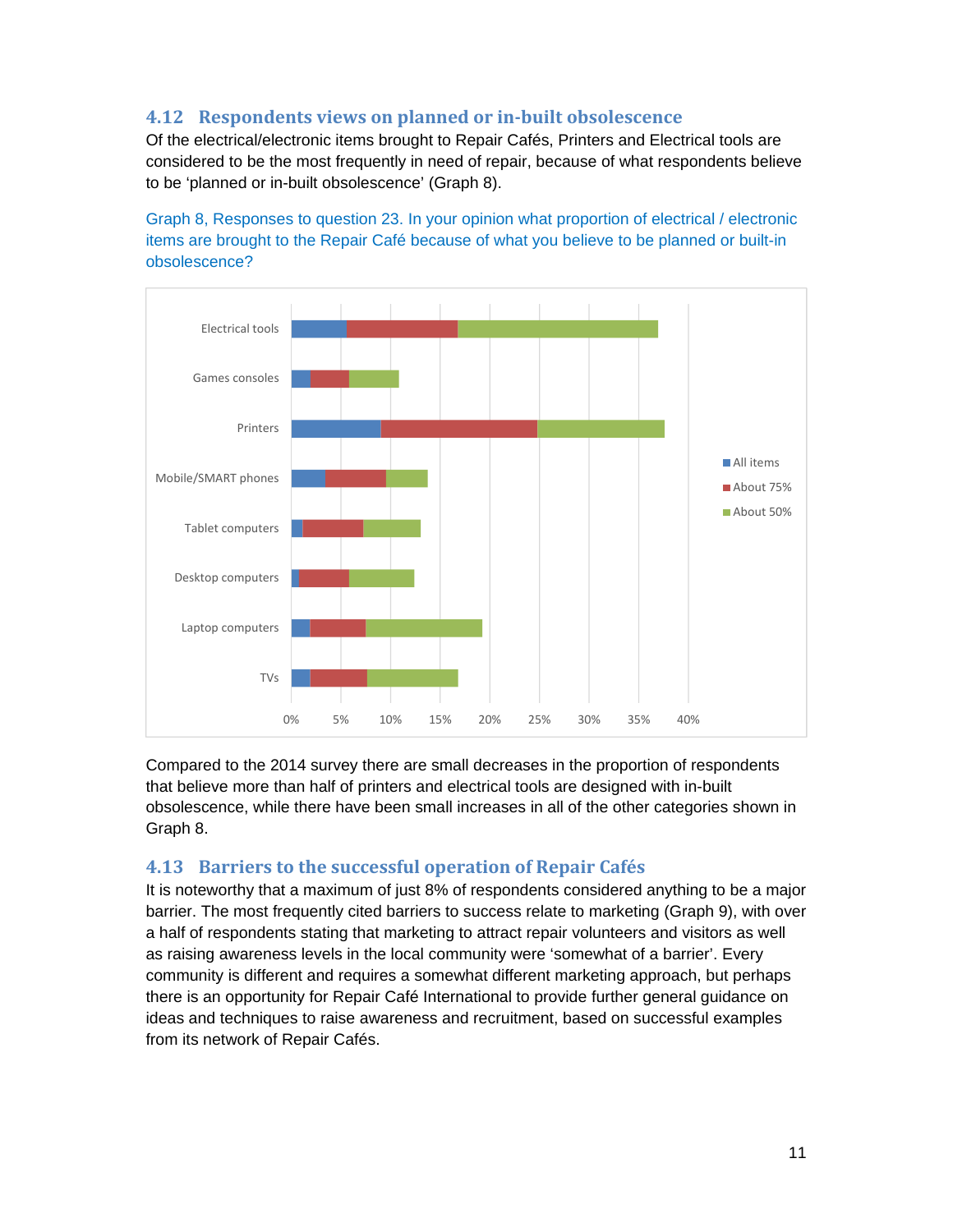#### Graph 9, responses to question 8 (not asked in 2014 Survey). Which of the following do you consider to be a barrier to your Repair Café?



Obtaining insurance and the cost of insurance are the least frequently cited as a barrier, with around one fifth of respondents stating that these were 'somewhat of a barrier'. Only 39% of Repair Cafés have insurance (Graph 10) as a means of protecting against potential liabilities and this may partly explain why it is seen by most as not being a barrier to success.

# **4.14 The management of risk and liability by Repair Cafés**

Repair Cafés are open to the public and volunteers to undertake repair activities that could potentially pose a risk to the public and the volunteers in attendance. It is imperative, therefore that Repair Cafés effectively manage any potential risks. Repair Café International provides guidance on liability and the safe and responsible running of Repair Cafés as part of the starter kit provided to all newly registered Repair Cafés. However, the way in which an individual Repair Café chooses to manage potential risks and liability is solely the responsibility of the individual Repair Café.

Eighty-eight percent of Repair Cafés require visitors to read and sign 'House Rules' which explain points on safety at the Repair Café and that repairs and repair advice are provided by unpaid volunteers, not experts (Graph 10). Repair Café International provides a guidance template for a form like the 'House Rules' approach that is intended to act as a waiver of liability.

Thirty-nine percent of Repair Cafés have public liability insurance, generally as further protection against liabilities during Repair Café sessions and 4% have product liability insurance to provide a level of protection for liabilities related to the products they have repaired.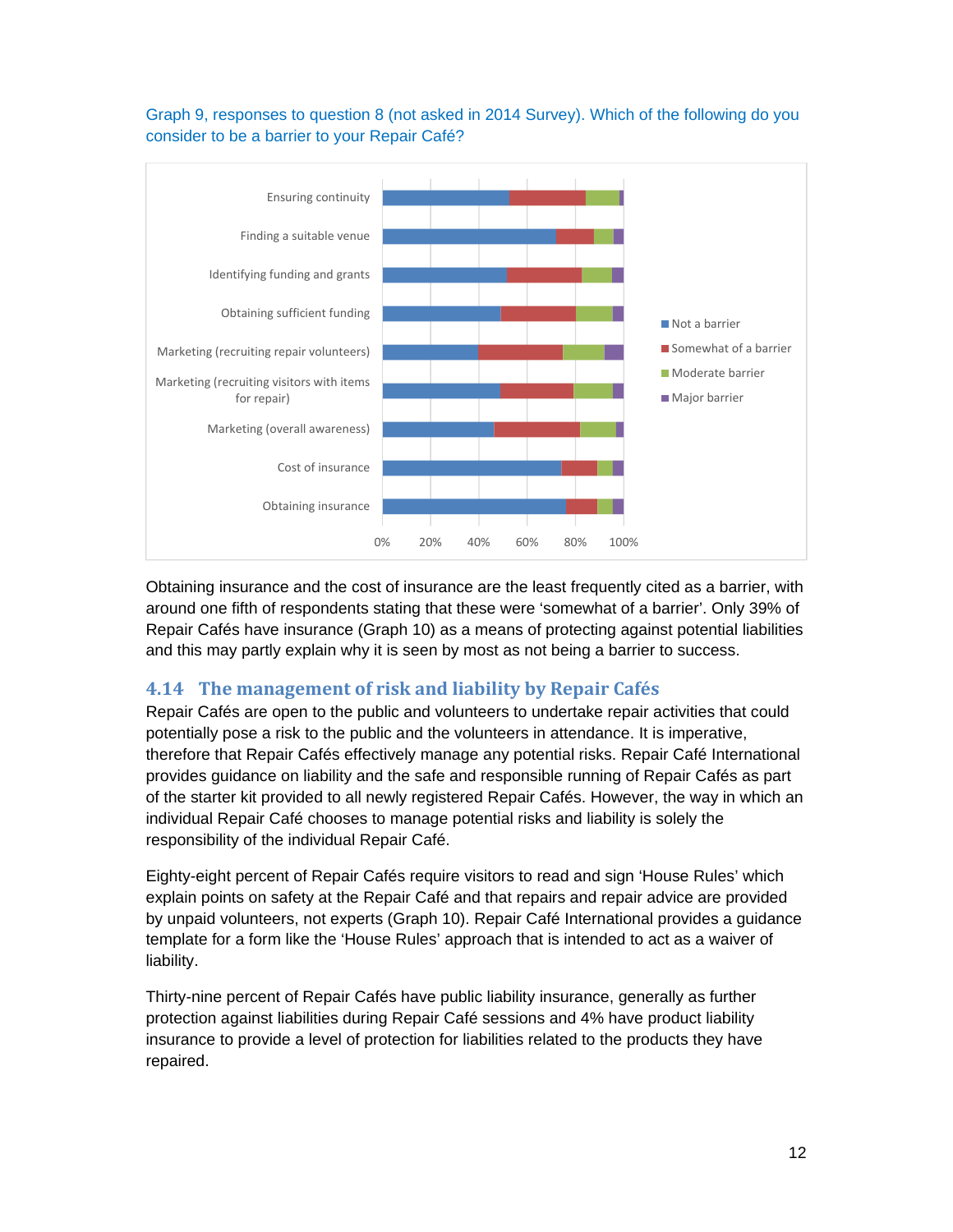PAT Testing (Portable Appliance Testing) to help ensure the safety of repaired electrical appliances is undertaken at 17% of Repair Cafés.

Volunteers are asked to provide details of their experience or qualifications relevant to repair at 33% of Repair Cafés.

Graph 10, Responses to question 9 (not asked in 2014 Survey). How does your Repair Café manage the risks that could be associated with providing repairs and repair advice to visitors? Respondents were asked to select all that apply



Risk assessments to ensure the safety of volunteers and visitors are undertaken at 36% of Repair Cafés. A risk assessment could include for example, checking and removing trip hazards at sessions, ensuring that electrical repair on mains powered equipment is undertaken in a safe manner, etc. It is expected that the sorts of checks that are undertaken as part of a formal risk assessment are in fact undertaken informally at most if not all Repair Cafés, as volunteers will exercise their common sense to minimise risks. However, the authors believe that all Repair Cafés should undertake more formal regular risk assessments and keep records to demonstrate due diligence.

#### **4.15 Expectations for the future of Repair Cafés**

In agreement with the 2014 survey the top three expectations (more than 60% strongly agree or agree) of how Repair Cafés might change over the next five years (Graph 11) were: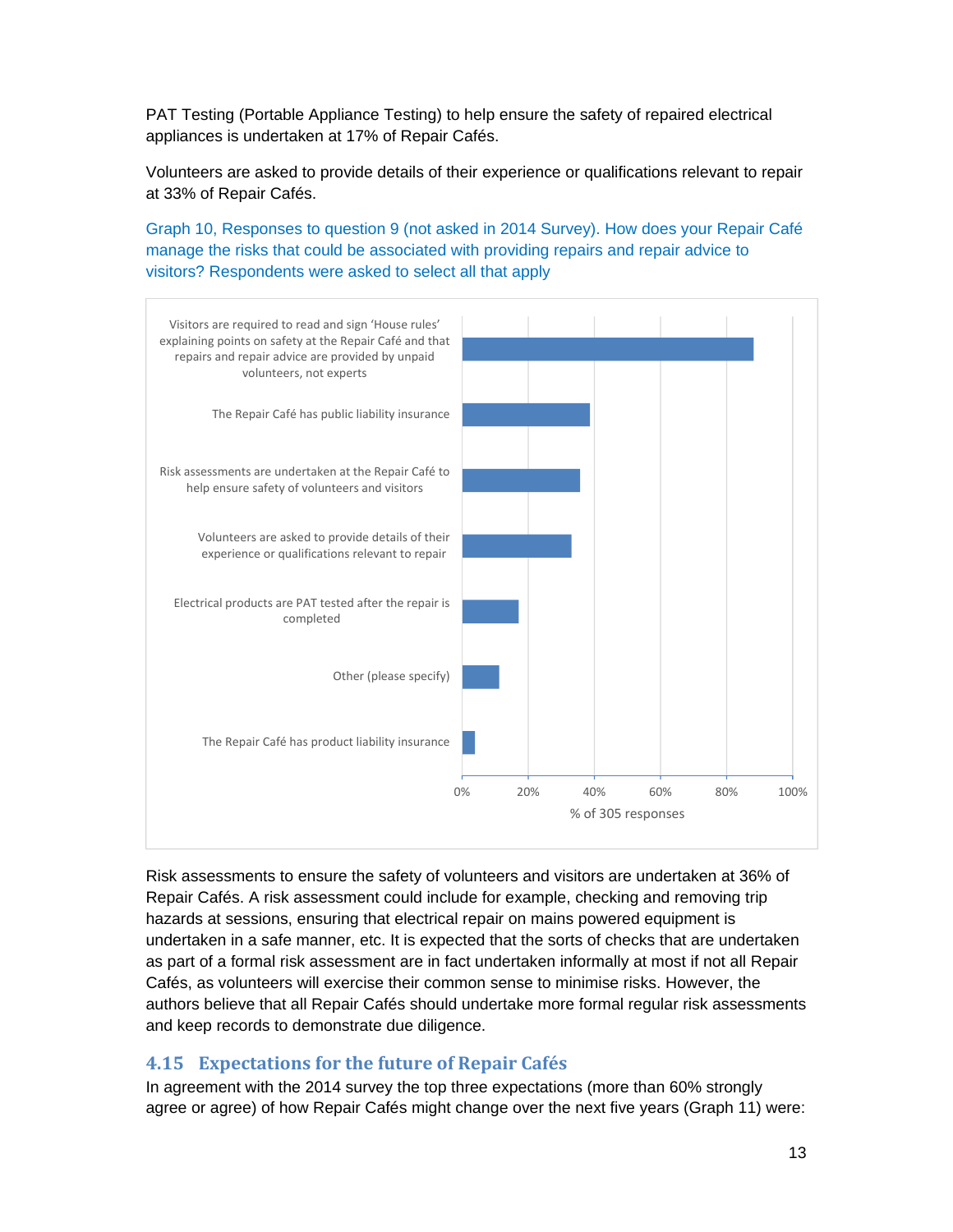- Greater links with other Repair Cafés to form more effective local Repair Networks
- Greater involvement with campaigning to improve product reparability/longevity
- More involvement with wider sustainability issues.

Graph 11, Responses to question 24. Do you agree or disagree with the following statements about how you might expect your Repair Café to change over the next five years?



Compared to the 2014 survey, there is a 10% increase in the proportion of respondents that disagree that Repair Cafés may introduce a charge for some repairs. This is of particular interest as it serves to confirm the Repair Café principle of free repair and advice. It is however, noteworthy that there have in the last two years been a number of new 'community-repair' business start-ups in the United States, like *Pop-Up Repair* and *Repair Revolution*, which charge for repairs but do claim to be motivated by sustainability and community.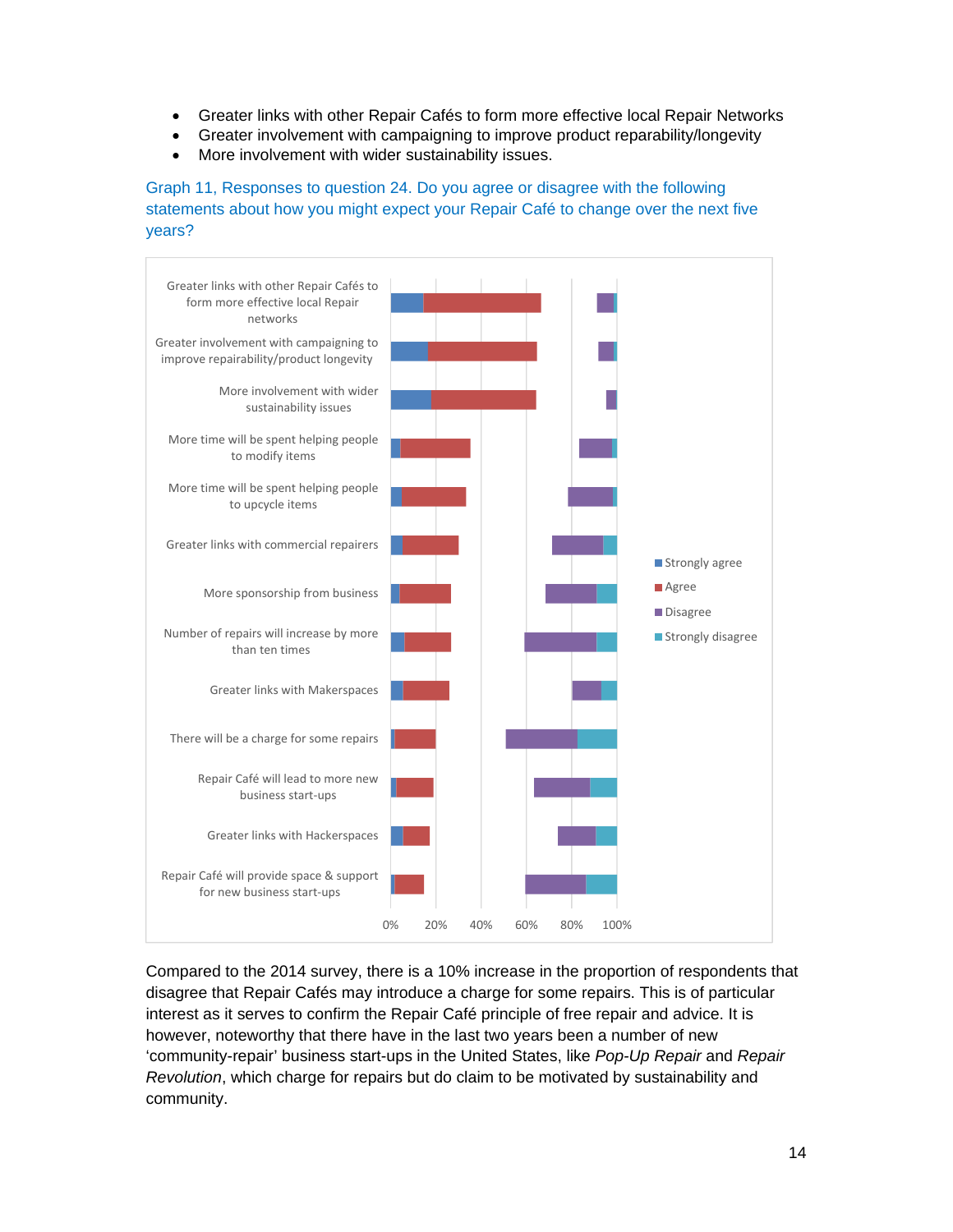# **5.** Discussion

The majority of the three hundred and seventeen Repair Cafés in the survey were founded by informal groups or motivated individuals, with just 12% founded by government or public institutions. This finding emphasises the grassroots citizen-led nature of Repair Cafés. Since the first survey (Charter & Keiller, 2014) in 2014, Repair Cafés have more than doubled in number from c. 500 in June 2014 to 1,040 in May 2016. Indeed seventy-two per cent of Repair Cafés in the present survey have operated for two years or less.

Despite the rapid growth of Repair Cafés, the key demographics of volunteers and their personal motivations for participation remain largely unchanged. Repair Cafés still appear to attract slightly more men than women, although now with 42% of women as opposed to 40% in 2014. Volunteer age continues to be skewed toward older generations with the majority aged between 56 and 65 with 20% aged over 65 years. Volunteers are well educated with 75% holding at least a first degree. In agreement the 2014 survey, the most frequently held motivations for participation are overwhelmingly altruistic; *encouraging others to live more*  sustainably, encourages others to repair, to provide a valuable service to the community and *to be part of the movement to improve product reparability and longevity*. Indeed Repair Cafés appear to offer a place for people with a lifetime of repair skills and experience to work with other like-minded people to make a difference and give something back to their community. According to a survey of visitors, bringing products for repair to Farnham Repair Café, UK (Charter & Keiller, 2016b) 94% were satisfied or very satisfied with the services provided by FRC and over 60% stated that attending FRC and being engaged in the process of repair had made them more or much more likely to attempt to repair their own products in the future. Taking part in repair and seeing others repair products gives people the confidence to 'have a go' themselves. Repair Cafés are starting to spread a culture of repair by helping to empower people to develop a more active relationship with their possessions, which challenges the received wisdom that we live in a 'Throw Away Society'.

It is noteworthy that compared to the 2014 Survey an additional 7% of respondents strongly agree or agree that being part of the movement to improve product reparability and longevity is a motivation for participation in their Repair Café. This is reflected in the finding that over 35% of respondents believe that at least half of the power tools and electronic printers that are brought to their Repair Cafés, have developed faults because of what they perceive to be 'in-built obsolescence'. Since 2014, Repair Café International (RCI) has become noticeably more engaged in lobbying the European Commission (EC) on these points. As part of a united effort to inform the development of the EC's new Circular Economy Package, in early 2015 Repair Café International together with IFixit and other European environmental advocacy organisations were signatories to a *Joint Mission Statement; Sustainable consumption and production: improving product durability and reparability* (Repair Café International 2015, and discussed in Keiller & Charter, 2015).

According to the present survey, there is a great deal of cross-over of volunteers between Repair Cafés and other local community organisations, with 77% of Repair Café volunteers also volunteering with a range of other local groups, including other Repair Cafés.

The majority of Repair Cafés in the survey meet once a month at a fixed venue. There are an average of ten volunteers at each session; a slight increase from nine in the 2014 survey. Each Repair Café session is attended by an average of twenty-nine visitors who typically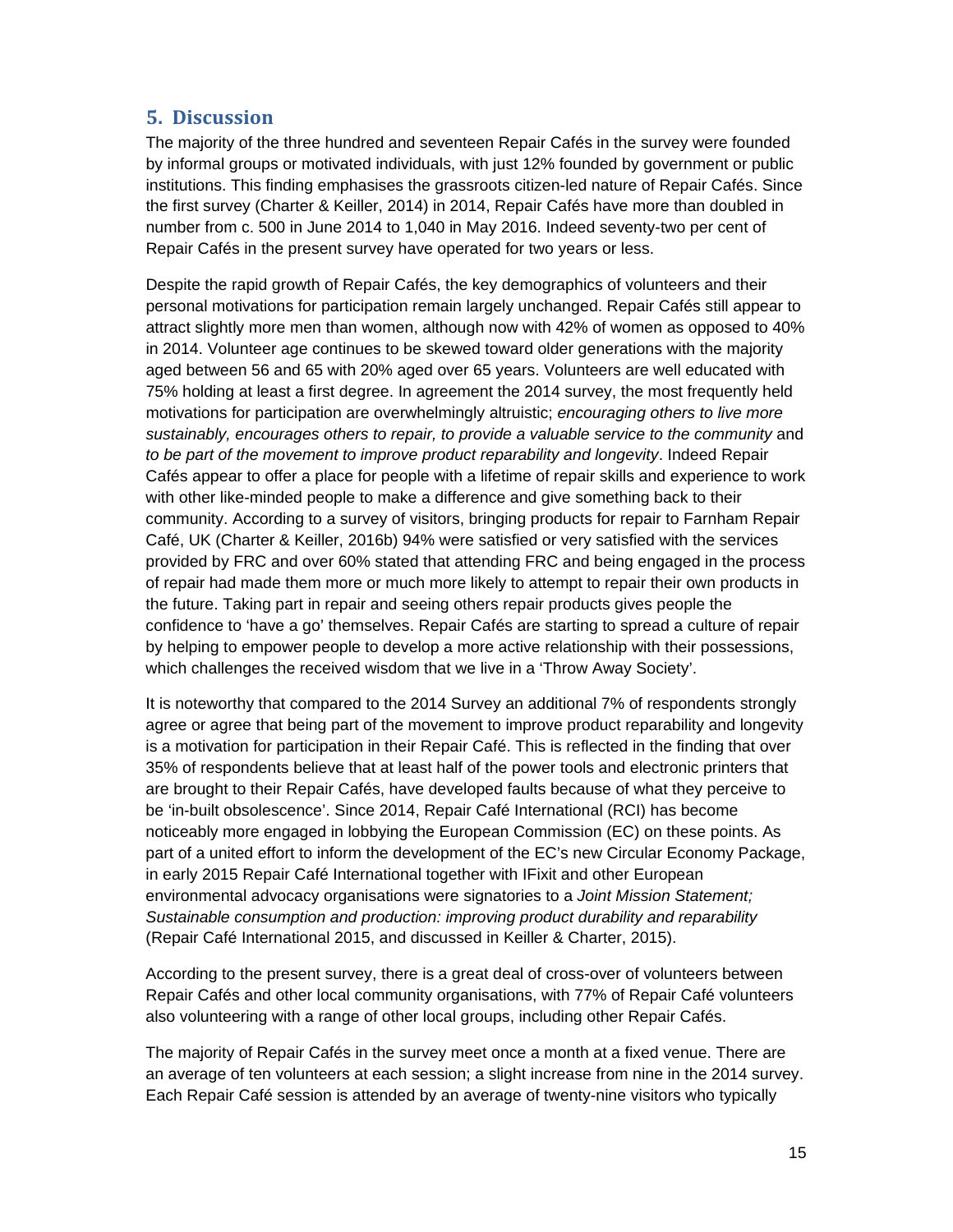bring nineteen products for repair. On average 63% of products are repaired at each session and around 30% of Repair Cafés have a repair rate in excess of 71%.

While Small Household Appliances continue to be the items most frequently brought to Repair Cafés, there have been some notable changes in the frequency that some product categories are brought for repair. There has been an increase compared to the 2014 survey, in the proportion of Repair Cafés where electronic (DVD/CD players and Desktop, laptop and tablet computing) are always/often brought for repair while there have been decreases in non-electricals, like bikes and clothing. This warrants further analysis, and could reflect changes in the repair offering at Repair Cafés, for example an increase in volunteers with electrical repair skills or conversely a decrease in those with the skills to repair bikes and clothing. The increase in micro-electronics could also reflect an increased willingness amongst the public for non-professional repair of these items.

Repair Café volunteers access a range of predominantly online information during Repair Café sessions to guide repair. Seventy-one percent access manufacturers' websites, 50% view on-line repair videos and step-by step repair guides, like those provided by IFixit and 45% access online repair forums. The majority of manufacturers of electrical and electronics manufacturers do not provide repair manuals openly to the general public and without sites like IFixit and online repair forums, many electronics repairs could not realistically be attempted at Repair Cafés (Keiller & Charter, 2015).

As a co-founder and organiser of Farnham Repair Café (FRC) since February 2015, CfSD and the FRC advisory board have encountered and overcome various operational and administrative challenges, including the acquisition of funding and insurance, the recruitment of volunteers, marketing and the development of processes for risk management. Building on FRC's experience over the last year, additional questions were added to the present survey to explore how other Repair Cafés are addressing operational and administrative challenges.

It is encouraging that over 90% of respondents considered none of the options in Question 8 (section 4.13) to be a major barrier to the operation and success of their Repair Cafés. Issues relating to funding and marketing for recruitment of volunteers, visitors and overall awareness, were the most commonly cited as at least 'somewhat of a barrier' by around a fifth of respondents. It is suggested that additional guidance on funding and marketing might be provided to registered Repair Cafés by Repair Café International (RCI), using examples of successful practice from Repair Cafés in its global network or perhaps by initiating discussion forums for the sharing of ideas and best practice.

Thirty-nine percent of Repair Cafés have public liability insurance, generally as further protection against liabilities during Repair Café sessions and 4% have product liability insurance to provide a level of protection for liabilities related to the products they have repaired. The cost or acquisition of insurance were the least likely to be considered a barrier to growth and success.

Eighty-eight percent of Repair Cafés require visitors to read and sign 'House Rules' which explain points on safety at the Repair Café and that repairs and repair advice are provided by unpaid volunteers, not experts. Repair Café International provides a guidance template for a form like the 'House Rules' approach that is intended to act as a waiver of liability.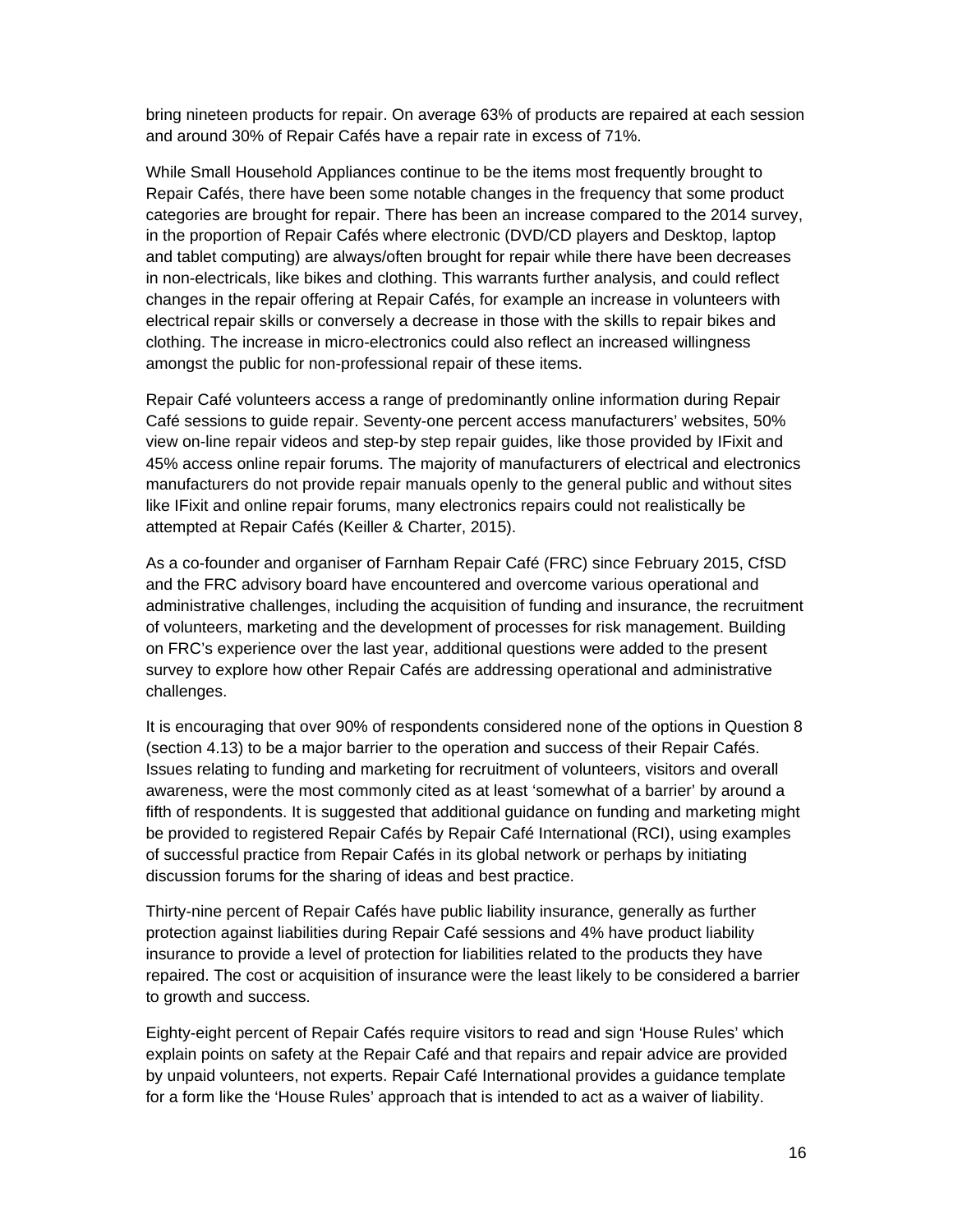Risk assessments to ensure the safety of volunteers and visitors are undertaken at 36% of Repair Cafés. The sorts of checks that are undertaken as part of a formal risk assessment are expected to be undertaken informally at most if not all Repair Cafés, as volunteers will exercise their common sense to minimise risks. The authors would advise however, that all Repair Cafés should undertake more formal regular risk assessments and keep records to demonstrate due diligence.

In agreement with 2014 Survey, the top three expectations for Repair Cafés over the next five years (more than 60% of respondents strongly agree or agree) were that there will greater links between Repair Cafés to form repair networks, there will be greater involvement with campaigning to improve product reparability and longevity and that Repair Cafés will become more involved with wider sustainability issues. Respondents appear to expect that the impact and influence of Repair Cafés will continue to grow both in product repair and broader issues related to sustainability. If the number of Repair Cafés continues to grow at its current rate, roughly a doubling every two years, by 2021 there will be 5,000 Repair Cafés around the world, and applying the averages presented Section 4.3, with 50,000 volunteers, and 145 thousand visitors to Repair Cafés each month. It seems very plausible, therefore, that Repair Cafés will have an increasingly significant impact and influence over the coming years.

#### **6. Key Conclusions**

- The number of Repair Cafés has more than doubled in number since May 2014 to over 1,000. Repair Cafés present a real example of citizen-led grassroots social innovation that has developed predominantly without the involvement of mainstream business, government or institutions.
- Most Repair Cafés run sessions once a month at a fixed venue, with an average of ten volunteers and twenty-nine visitors who bring nineteen products for repair.
- Repair Café volunteers continue to be motivated to participate through their desire to encourage others to live more sustainably, to encourage other to repair rather than discard of broken or faulty products and to be a part of the movement to improve the reparability and longevity of consumer products.
- Many Repair Café volunteers continue to hold the belief that some electrical products are designed with in-built obsolescence.
- Since 2014, there has been an increase in the proportion of Repair Cafés that frequently receive microelectronic products for repair, including; DVD/CD players and desktop, laptop and tablet computing while there has been a decrease in non-electrical items like bicycles and clothing.
- On average, 63% of the broken or faulty products brought to Repair Cafés are repaired.
- Seventy-seven percent of Repair café volunteers also volunteer with other local community groups.
- Over 90% of Repair Cafés see no major barriers to their operation and success. However, issues related to Repair Café funding and marketing are considered by around a fifth of Repair Cafés to be 'somewhat of a barrier'.
- Approaches to managing liabilities and risk vary considerably between Repair Cafés. Eighty-eight percent of Repair Cafés, use a 'House Rules' liability-waiver approach that must be read and signed by all visitors. Thirty-nine percent have public liability insurance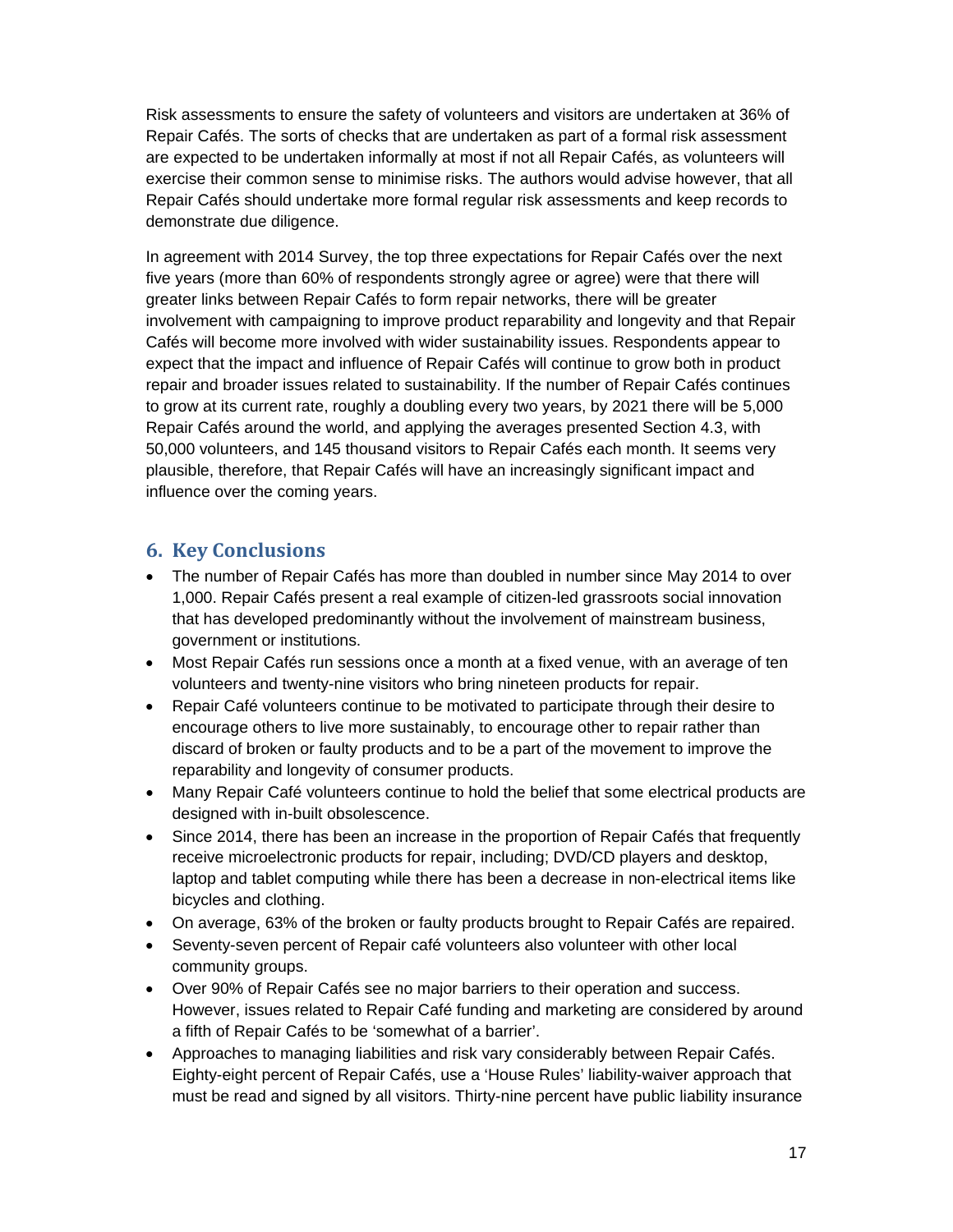and 4% have additional product liability insurance to provide some protection for repairs undertaken. Further analysis of the findings related to liability is required.

- Thirty-six percent of Repair Cafés undertake formal risk assessments. The authors suggest that all Repair Cafés should adopt a formal process for risk assessment.
- In agreement with the 2014 Survey, over sixty percent of respondents expect that over the next five years, their Repair Café will develop stronger links with other Repair Cafés to form repair networks, there will be greater involvement with campaigning to improve product reparability and longevity and that there Repair Café will more involved with wider sustainability issues.

# **7. References**

Ala-Kurikka, S. (2015) ENDS Europe [online]. Available from http://www.endseurope.com/article/39711/electronic-goods-life-spans-shrinking-studyindicates [Accessed 8th October 2015]

Charter, M. and Keiller, S. (2014) Grassroots Innovation and the Circular Economy; A Global Survey of Repair Cafés and Hackerspaces [online]. http://cfsd.org.uk/site-pdfs/circulareconomy-and-grassroots-innovation/Survey-of-Repair-Cafes-and-Hackerspaces.pdf [Accessed 6th May]

Charter, M. & Keiller, S. (2016a) The Repair Café WIKI [online]. Available from http://repaircafe.shoutwiki.com/wiki/Main\_Page [Accessed 9th May 2016]

Charter, M. and Keiller, S. (2016b) Farnham Repair Café: Survey of Visitors and volunteers [online]. Available from http://cfsd.org.uk/sitepdfs/Farnham%20Repair%20Cafe%20Survey%202016.pdf [Accessed 6<sup>th</sup> May 2016]

European Commission (2014) Closing the loop: Commission adopts ambitious new Circular Economy Package to boost competitiveness, create jobs and generate sustainable growth [online]. Available from http://europa.eu/rapid/press-release\_IP-15-6203\_en.htm

Keiller, S. & Charter, M. (2014) A study of member motivations and activities in Hackerspaces and Repair Cafés. Proceedings of 19th International Conference on Sustainable Innovation pp 125-138. ISBN 978-0-9543950-7-0

Keiller, S. & Charter, M. (2015) Repair Cafés: Implications for Product Developers and Designers. Proceedings of the 20<sup>th</sup> International Conference on Sustainable Innovation pp 140-147. ISBN 978-0-9543950-8-7

Repair Café International (2015) Joint Mission statement [online]. Available from http://repaircafe.org/wpcontent/uploads/2015/03/Mission\_Statement\_Reparability\_and\_Dura bility\_of\_Products.pdf [Accessed 21st October 2015]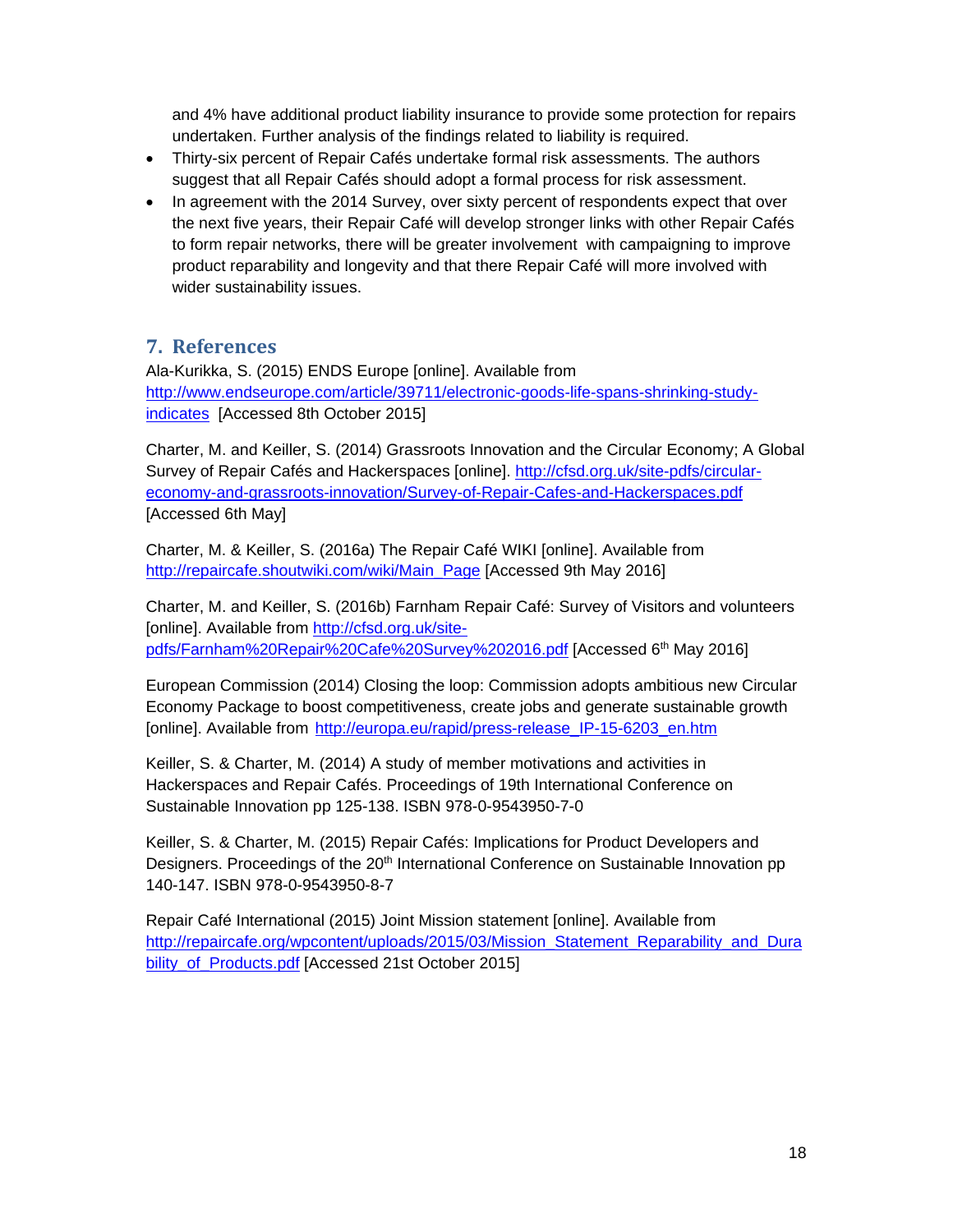# **Appendix A: Repair Café Global Survey, 2016 Introductory page**

Dear Repair Cafés,

The Centre for Sustainable Design at the University for the Creative Arts in the UK (www.cfsd.org.uk) in cooperation with the Repair Café International Foundation (http://repaircafe.org/en/) is undertaking its 2nd survey on Repair Cafes around the world. This will build upon previous research carried out in 2014 that explored the valuable role of Repair Cafés, the motivations of the people involved, the types of activities undertaken, views on product related issues and expectations of how your Repair Café might change in the future.

We would be very grateful if you could complete the following questionnaire and submit (by clicking the submit button at the end of the survey) by 18th March 2016. Questions should be answered giving your best guess or gut feel, rather than requiring you to check through records or consult with others. All respondents providing an email contact address will receive a summary of the results of the survey and results will be shared with Repair Café International Foundation. In respect of your privacy you can be confident that any personally identifiable information that you share with us will be used only for the purpose of conducting this study and will not be shared with third parties, nor be used to send unsolicited emails.

WIN a free ticket to Sustainable Innovation 2016! We will be drawing one lucky questionnaire respondent (who has provided an email address) at random after the survey has closed. The conference is now in its 21st year and promises to be an inspiring event exploring 'Circular Economy Innovation and Design'. (Please note that the prize covers one free place at the conference, valued at £360, only. All other costs, such as travel and accommodation, will be at your own expense). For further information, please visit www.cfsd.org.uk

We apologise that the survey is only available in English - we do not have the resources to translate into other languages.

The survey should take about ten minutes to complete.

Thank you for helping with this important research.

Please click NEXT to start the survey. Professor Martin Charter **Director** The Centre for Sustainable Design UK

Martine Postma **Director** Repair Café International Foundation The Netherlands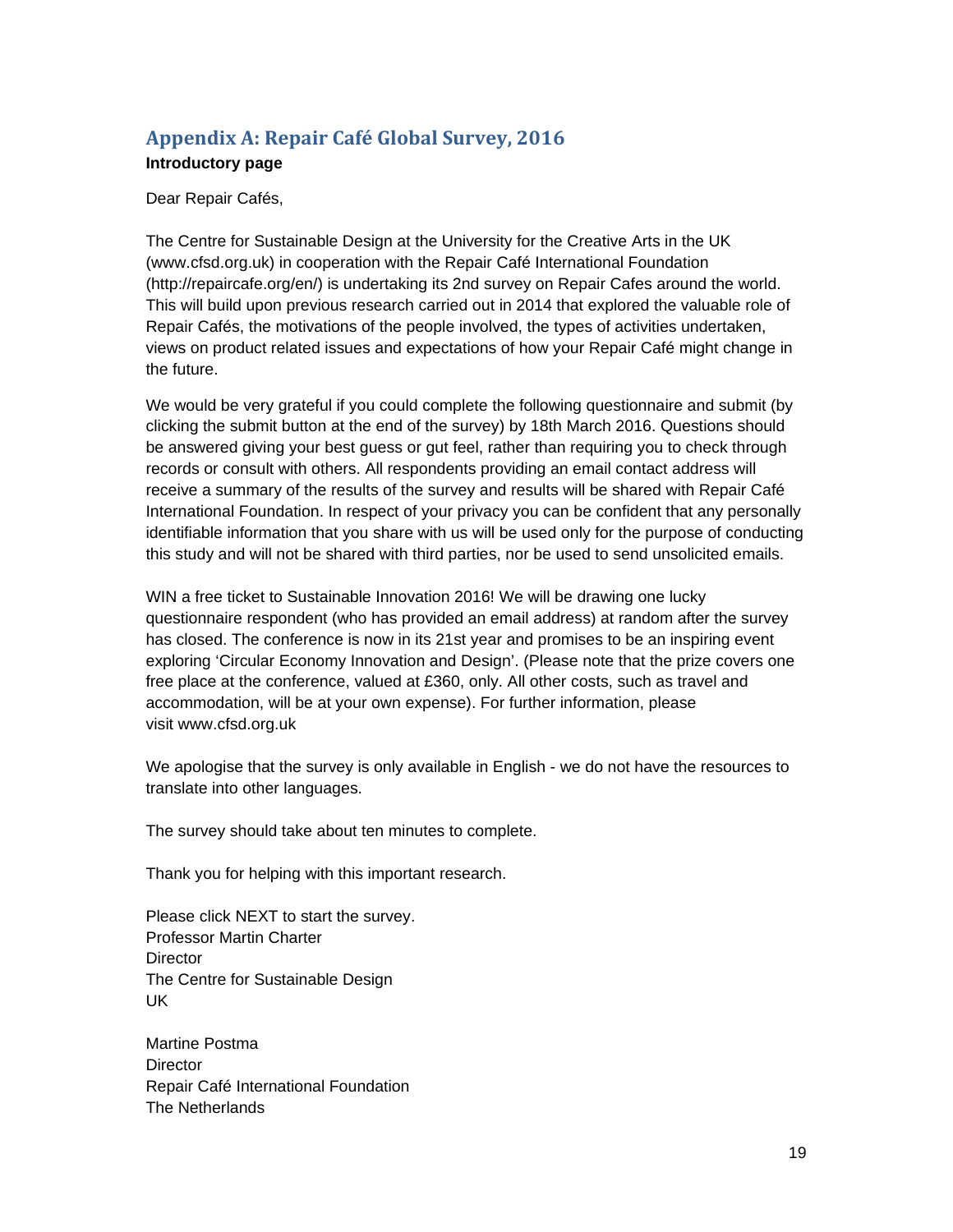#### **About your Repair Café**

**This page asks questions about your Repair Café** 

**1. Please enter the name and address of your Repair Café. Please also provide your email address if you would like to receive a summary of the survey results when available.** 

Name of Repair Café

Address 1

Address 2



State/County/Province

Zip/Postal Code

**Country** 

Email Address

**2. Where is the Repair Café hosted?** 



**E** Always at same venue





- Usually at different venues
- **E** Always at different venues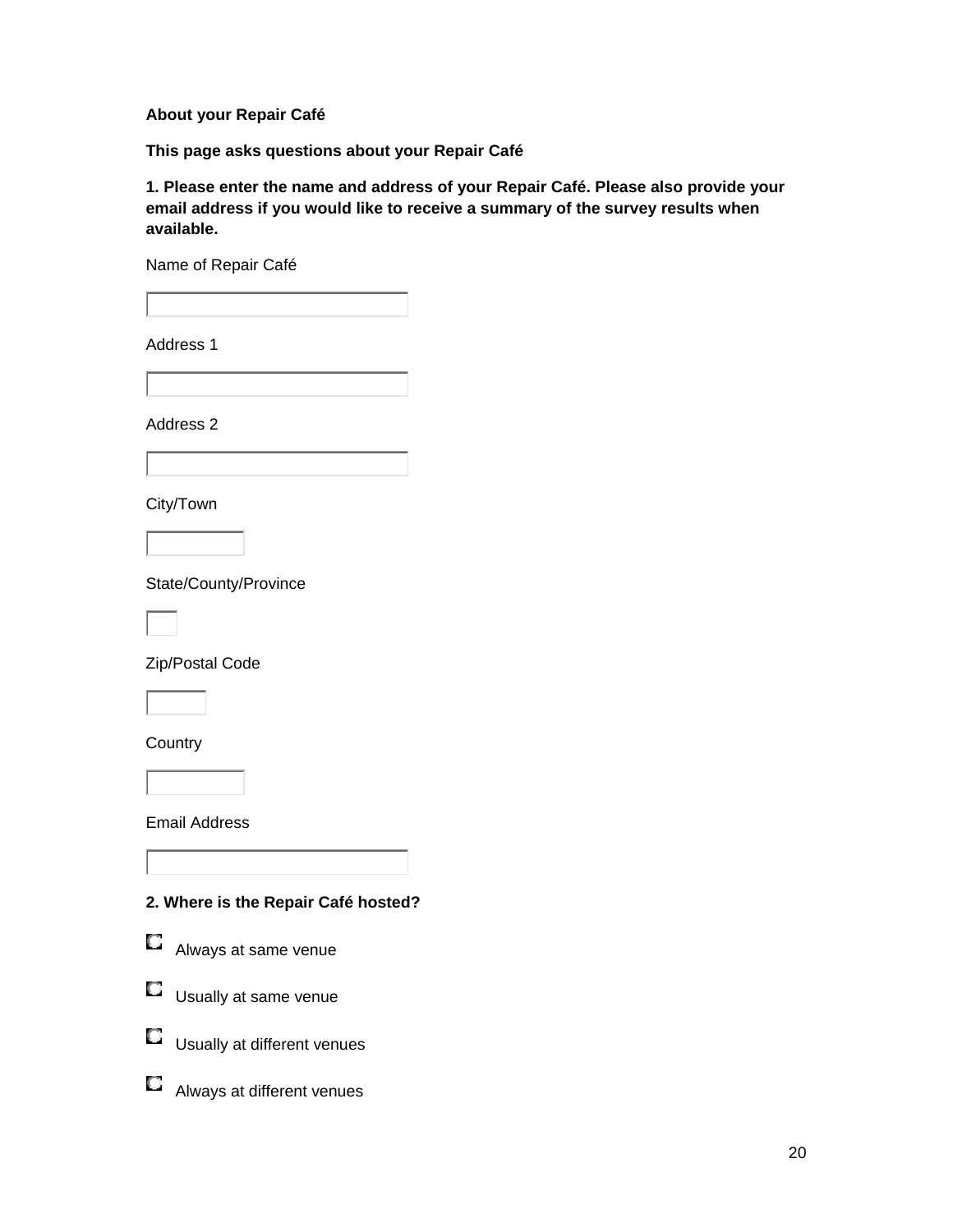# **3. How many volunteers usually attend the Repair Café?**

 $\Box$  Less than 4

 $\Box$  4-6

 $\Box$  7 to 10

 $\Box$  11 to 20

 $\Box$  21 and over

### **4. By what means does the Repair Cafe attempt to reach out to the local community? (Select all that apply)**

|  | Website                                         |
|--|-------------------------------------------------|
|  | Social media (Twitter, Facebook, Instagram etc) |
|  | E-marketing                                     |
|  | Local online social networks and communities    |
|  | Leaflets and brochures                          |
|  | Advertising (newspapers and magazines)          |
|  | Editorial (newspapers and magazines)            |
|  | Community notice board                          |
|  | Posters                                         |
|  | Signage                                         |
|  | Local radio                                     |
|  | Local TV                                        |

 $\Box$  Word of mouth

 $\Box$  Other (please specify)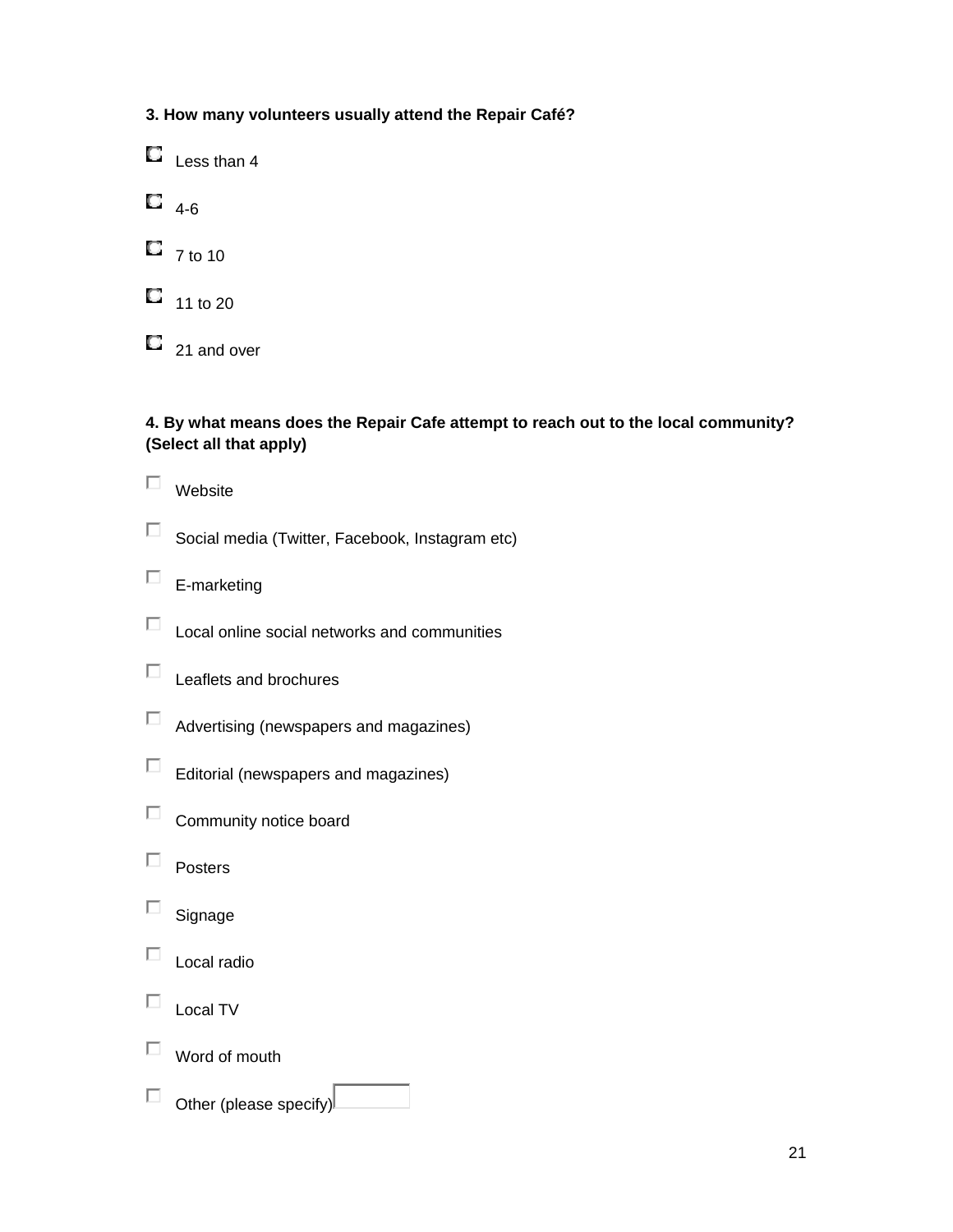# **5. How often does the Repair Café take place?**

- All or most days (excluding holidays)
- $\Box$  Once a week
- $\Box$  Twice a week
- $\Box$  Once a month
- $\Box$  Twice a month
- $\square$  Once every two months



# **6. Approximately how long has the Repair Café been in operation?**

- $\Box$  3 months  $\Box$  6 months
- $\Box$  1 year
- $\Box$  2 years
- $\Box$  3 years
- $\Box$  4 years
- $\Box$  5 years or more

# **7. How was the Repair Cafe founded? (Select all that apply)**

- $\Box$  By a motivated individual
- $\Box$  By an informal group of motivated individuals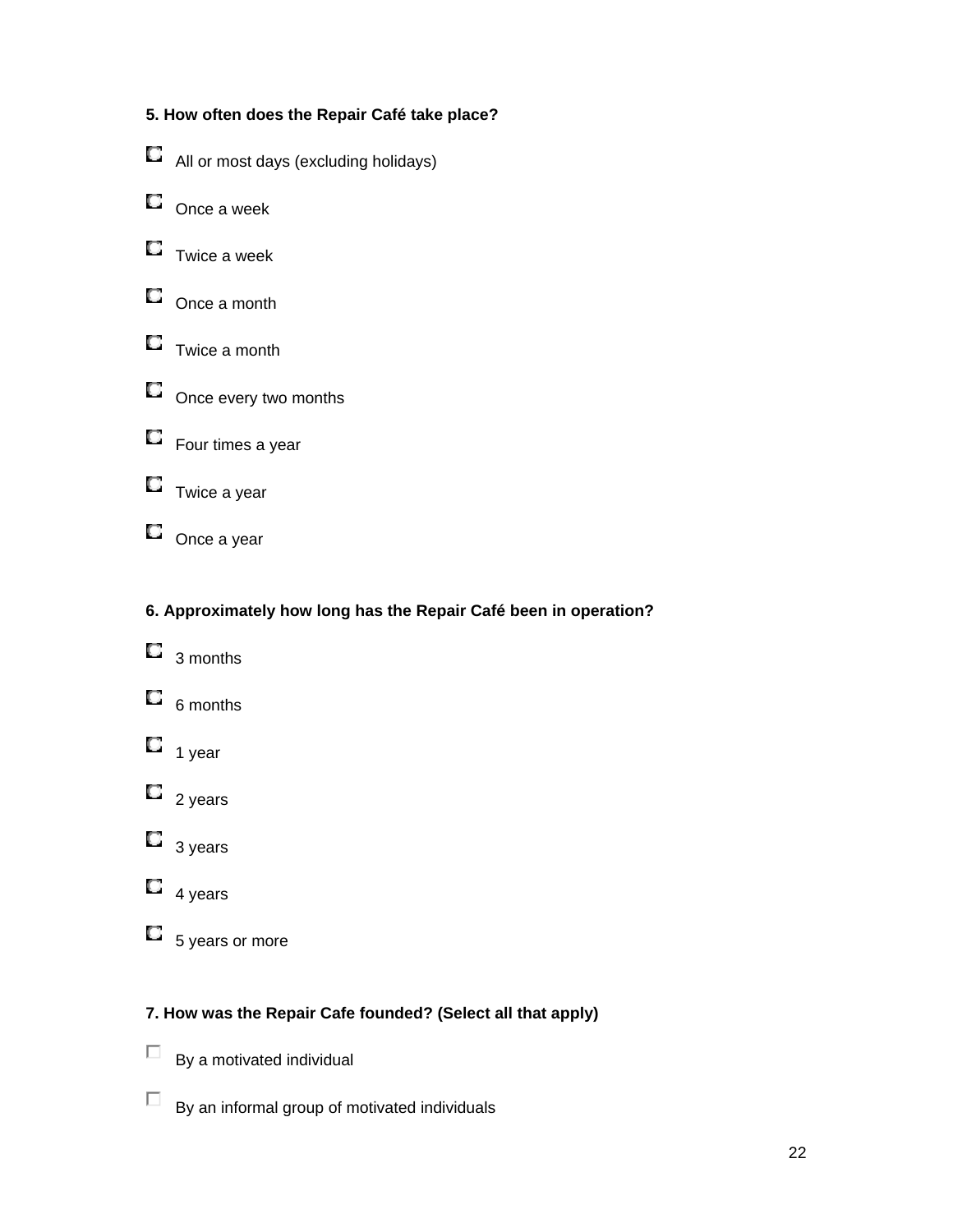$\Box$  On behalf of a charity  $\Box$  By a government or public institution  $\Box$  As part of a Transition Town initiative  $\Box$  As part of an existing company or large organisation

 $\Box$  As a separate company

 $\Box$  I don't know

 $\Box$  Other (please specify) $\Box$ 

## **8. Which of the following do you consider to be a major barrier to your Repair Cafe?**

|                                                          | Not a barrier | Somewhat of Moderate<br>a barrier | barrier | Major barrier |
|----------------------------------------------------------|---------------|-----------------------------------|---------|---------------|
| Obtaining insurance                                      | О             | О                                 | a       | О             |
| Cost of insurance                                        | о             | О                                 | О       | О             |
| Marketing (overall awareness)                            | о             | O.                                | O       | О             |
| Marketing (recruiting visitors with<br>items for repair) | О             | О                                 | О       | О             |
| Marketing (recruiting repair<br>volunteers)              | О             | О                                 | О       | О             |
| Obtaining sufficient funding                             | О             | О                                 | С       | О             |
| Identifying funding and grants                           | О             | О                                 | О       | О             |
| Finding a suitable venue                                 | О             | О                                 | О       | О             |
| <b>Ensuring continuity</b>                               | О             | О                                 | О       | О             |
|                                                          | U.            |                                   | L.      |               |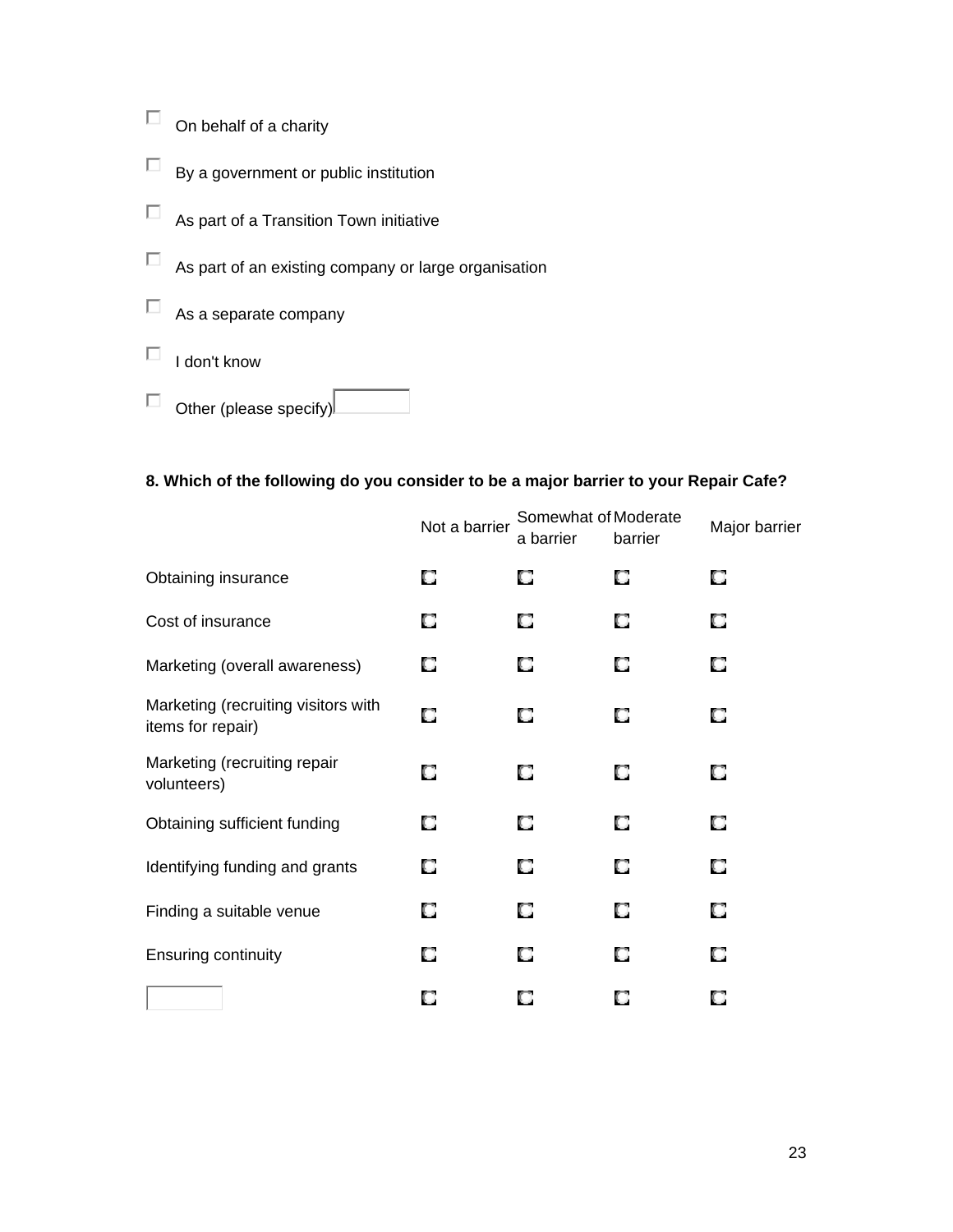#### **9. How does your Repair Café manage the risks that could be associated with providing repairs and repair advice to visitors? (Select all that apply)**

 $\Box$  Visitors are required to read and sign 'House rules' explaining points on safety at the Repair Café and that repairs and repair advice are provided by unpaid volunteers, not experts

 $\Box$  Risk assessments are undertaken at the Repair Café to help ensure safety of volunteers and visitors

Electrical products are PAT tested after the repair is completed

 $\Box$  Volunteers are asked to provide details of their experience or qualifications relevant to repair

 $\Box$  The Repair Café has public liability insurance

 $\Box$  The Repair Café has product liability insurance

 $\Box$  Other (please specify)

#### **Page 3: About you**

| 10. What is your role in the Repair Café? |  |  |  |  |  |  |  |  |  |
|-------------------------------------------|--|--|--|--|--|--|--|--|--|
|-------------------------------------------|--|--|--|--|--|--|--|--|--|



- **D** Organiser
- **D** Volunteer repairer
- **Host / Hostess**
- $\Box$  Other (please specify)

#### **11. What is your gender?**

 $\square$  Male

 $\Box$  Female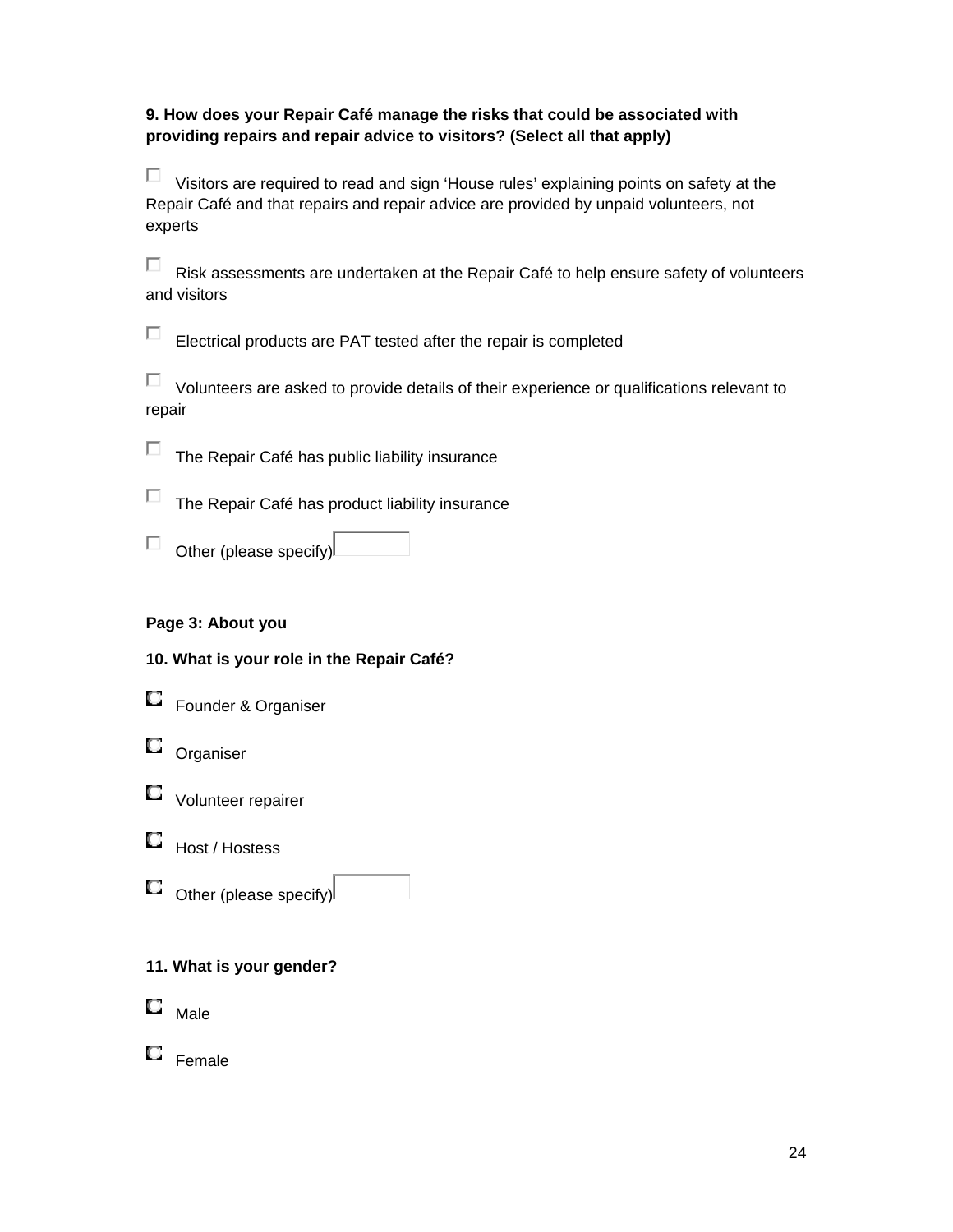# **12. What is your age?**

- Under 18
- $\Box$  18-24
- $\Box$  25-34
- $\Box$  35-44
- $\Box$  45-55
- $\Box$  56-65
- $\Box$  Over 65

# **13. What is your highest level of education?**

- School/College
- Bachelor's Degree
- **E** Master's Degree
- Doctorate
- $\Box$  Other (please specify).

# **Page 4: Your motivations**

# **14. Why do you participate in the Repair Café?**

|                                              |   |   |   | Strongly<br>agree Neutral Disagree disagree<br>disagree |
|----------------------------------------------|---|---|---|---------------------------------------------------------|
| To encourage others to live more sustainably | u | U |   | O                                                       |
| To encourage others to repair                | U |   | О | О                                                       |
| To meet others who share my interests        | U | ш | о | О                                                       |
| To learn how to repair my own possessions    | U |   |   |                                                         |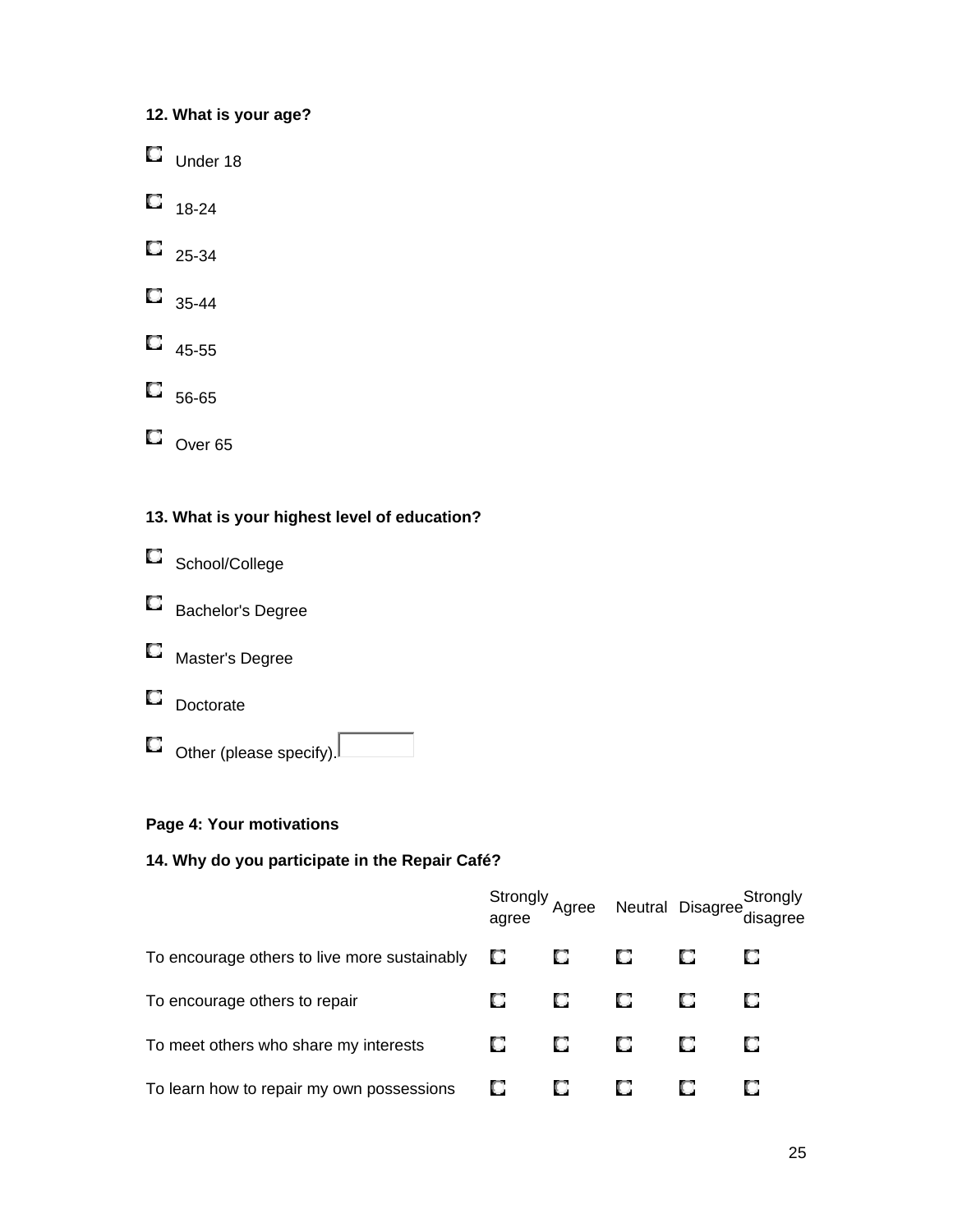|                                                                               | Strongly<br>agree | Agree |   | Neutral Disagree | Strongly<br>disagree |
|-------------------------------------------------------------------------------|-------------------|-------|---|------------------|----------------------|
| To share my knowledge and skills with others                                  | О                 | п     | O | O                | п                    |
| To improve my own employability skills                                        | О                 | o     | О | О                | О                    |
| To learn how I could use my skills to setup a<br>small business               | О                 | О     | О | О                | О                    |
| To make new business contacts                                                 | 0                 | О     | О | О                | o                    |
| To provide a valuable service to the community $\square$                      |                   | О     | o | О                | П                    |
| To learn new skills                                                           | О                 | О     | О | О                | О                    |
| To meet people in the local community                                         | О                 | О     | О | О                | U.                   |
| To be a part of the movement to improve<br>product reparability and longevity | О                 | O     | О | О                | О                    |
| To help others save money                                                     | o                 | О     | О | О                | О.                   |
| To help me save money                                                         | О                 | О     | О | О                | п                    |
| To make new friends                                                           | О                 | О     | О | О                | U.                   |

# **Page 5: Activities at the Repair Café**

# **15. How regularly are the following items brought for repair to the Repair Café?**

|                                  | Always/          |       |                         | Never/ |                 |
|----------------------------------|------------------|-------|-------------------------|--------|-----------------|
|                                  | Almost<br>always | Often | <b>Sometimes Rarely</b> |        | Almost<br>never |
| <b>TVs</b>                       | о                | О     | О                       | О      | О               |
| <b>Computer Monitors</b>         | O                | О     | u                       | О      | O               |
| Small Kitchen Appliances         | O                | О     | о                       | о      | О               |
| <b>Small Bathroom Appliances</b> | O                | О     | О                       | о      | O               |
| Mobile/SMART Phones              | О                | О     | u                       |        |                 |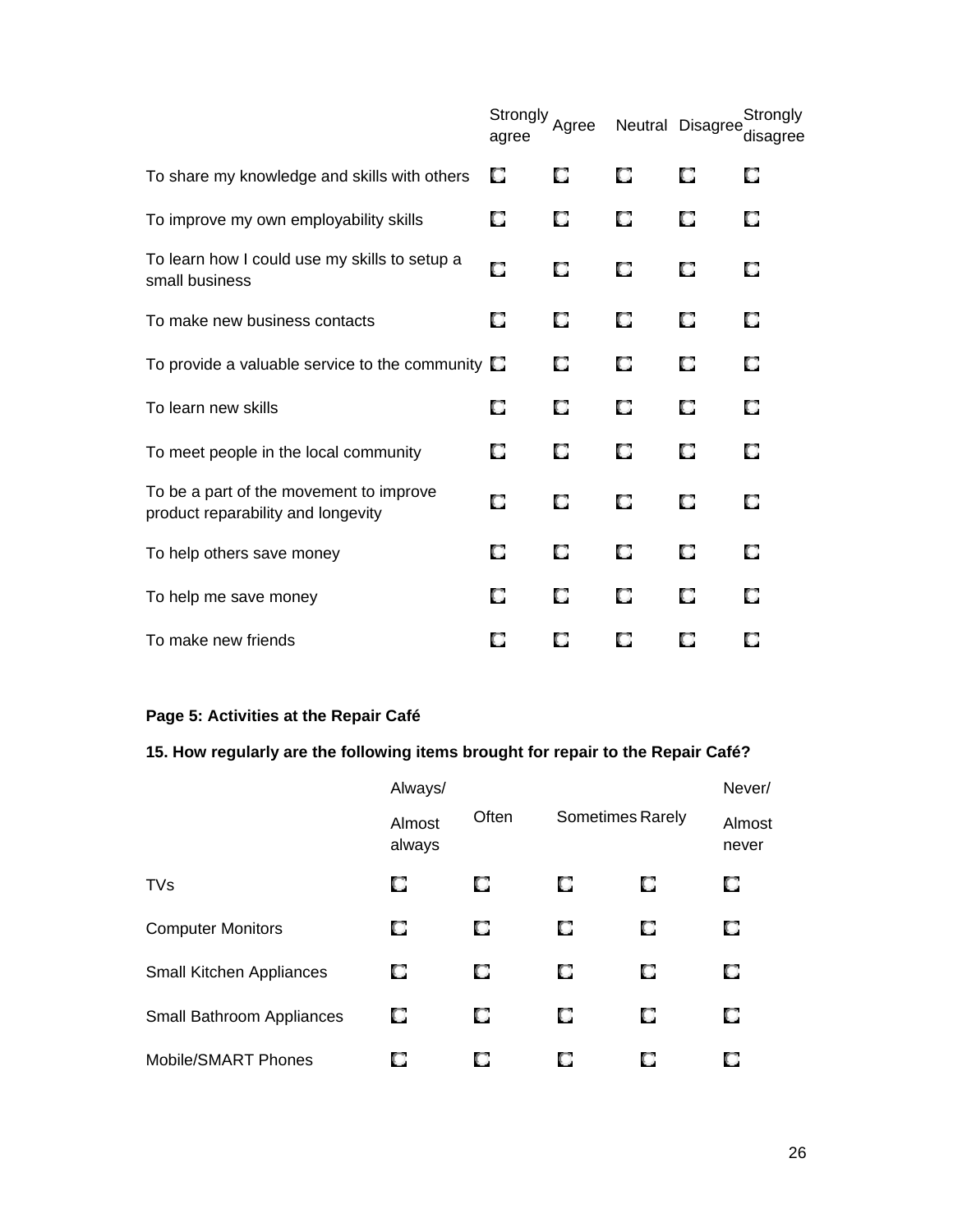|                                           | Always/          |       |                  |   | Never/          |
|-------------------------------------------|------------------|-------|------------------|---|-----------------|
|                                           | Almost<br>always | Often | Sometimes Rarely |   | Almost<br>never |
| <b>Tablet Computers</b>                   | O                | О     | О                | O | O               |
| <b>Desktop Computers</b>                  | О                | О     | O                | O | O               |
| Laptop Computers                          | О                | O     | О                | О | О               |
| <b>Games Consoles</b>                     | О                | O     | O                | О | O               |
| <b>DVD/CD Players</b>                     | O                | О     | O                | O | O               |
| IPOD/MP3/MP4                              | О                | O     | О                | О | О               |
| <b>Printers</b>                           | О                | O     | O                | О | O               |
| Lamps/Lighting                            | O                | O     | O                | О | O               |
| <b>Bicycles</b>                           | о                | O     | О                | О | О               |
| <b>Toys</b>                               | O                | О     | О                | О | O               |
| Clothing                                  | O                | O     | O                | О | O               |
| Textiles other than clothing              | O                | O     | O                | О | О               |
| Furniture                                 | O                | О     | О                | О | О               |
| Household Appliances eg vacuum<br>cleaner |                  | O     | О                | O | О               |
| <b>Electric Power Drills</b>              | u                | О     | O                |   | О               |
| Gardening Equipment eg lawn<br>mower      |                  |       |                  |   |                 |
|                                           | О                | O     | О                | О | О               |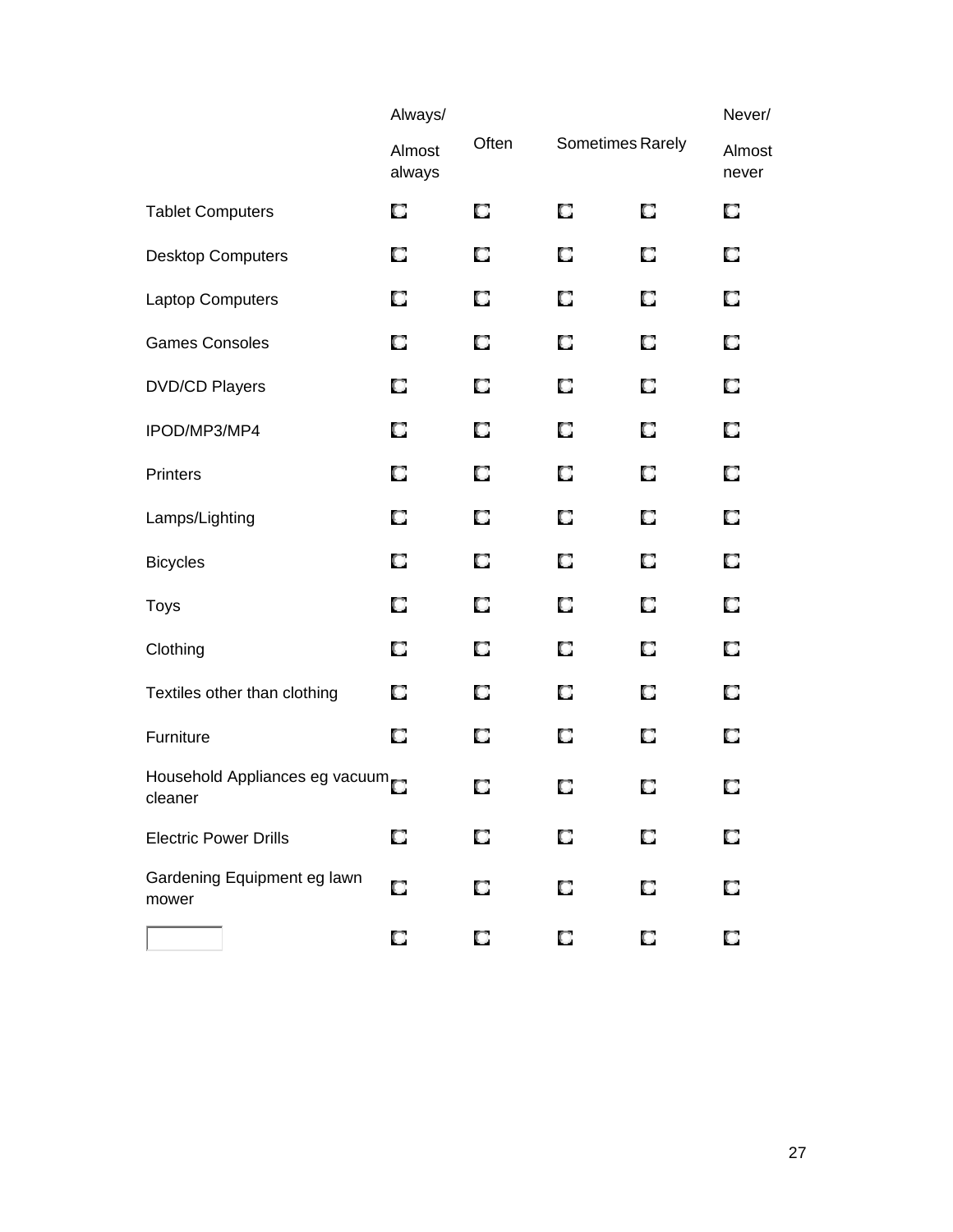**16. How does the Repair Café interact with other local organisations? (Select all that apply)** 



**17. Approximately how many visitors attend a typical Repair Cafe session?** 

- $\Box$  1 to 10
- $11 to 20$
- $\Box$  21 to 30
- $\Box$  31 to 40
- $\Box$  41 to 50
- More than 50

#### **18. Approximately how many products in need of repair are brought to a typical Repair Cafe session?**

 $\Box$  1 to 5

 $\Box$  6 to 10

 $\Box$  11 to 15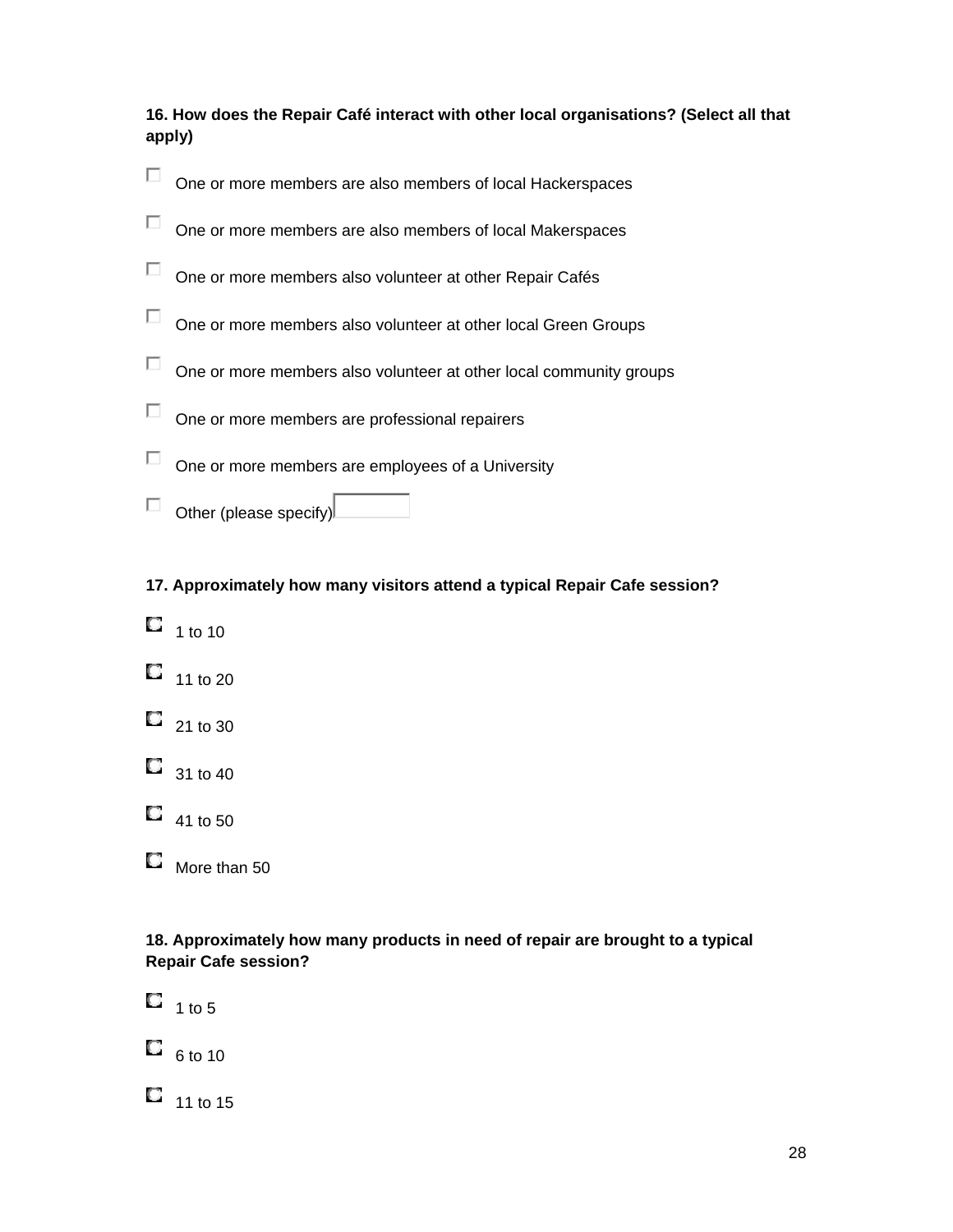$\Box$  16 to 20  $\Box$  21 to 25  $\Box$  More than 25

**19. Approximately what proportion of the products brought into the Repair Cafe are successfully repaired?** 

 $\Box$  1% to 10%  $\Box$  11% to 20%  $\Box$  21% to 30%  $\Box$  31% to 40%  $\Box$  41% to 50%  $\Box$  51% to 60%  $\Box$  61% to 70%  $\Box$  71% to 80%  $\Box$  81% to 90% More than 90%

**20. How often at the Repair Café are people helped to modify or upcycle their possessions?** 

**Notes:** 

**By 'modify' we mean changing the function or appearance of an item to better suit the needs of the owner/user.** 

**By 'upcycle' we mean converting unwanted, unused or waste items into 'new' useful items usually with a different function.**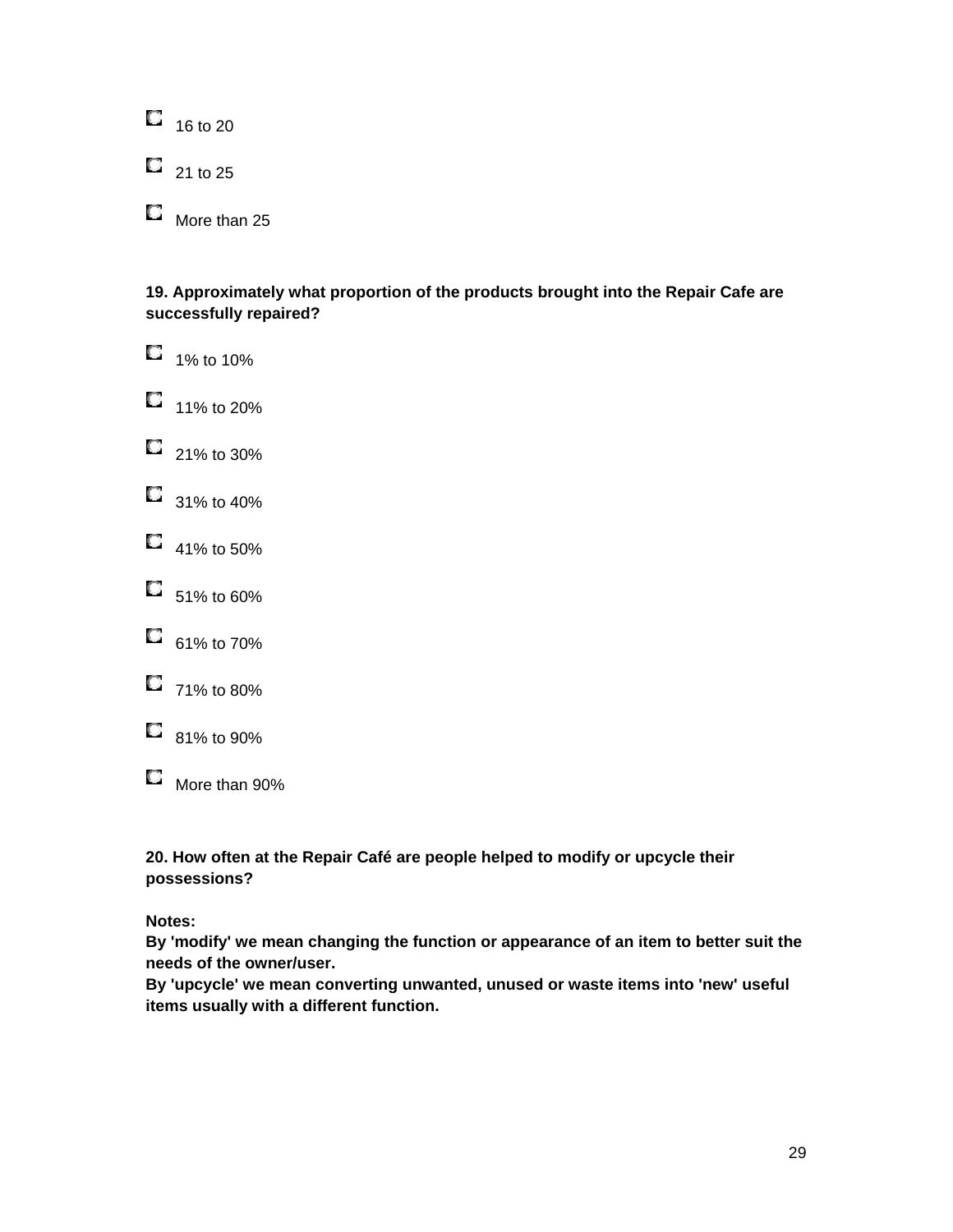|                                                                                                                    | Always/          |       |                |        | Never/          |
|--------------------------------------------------------------------------------------------------------------------|------------------|-------|----------------|--------|-----------------|
|                                                                                                                    | Almost<br>always | Often | Some-<br>times | Rarely | Almost<br>never |
| Modifications to Computers/Tablets by<br>adding memory or other components to $\square$<br>improve the performance |                  | О     | О              | О      | 0               |
| Modifications to Mobile/Smart phones to<br>unlock for use with other network<br>providers                          | о                | О     | O              | О      | 0               |
| Modifications to Clothing to improve fit,<br>eg taking-in and letting-out                                          | О                | О     | О              | О      | О               |
| Modifications to Clothing to change<br>appearance eg adding decoration                                             | О                | О     | О              | О      | О               |
| Upcycling waste Fabric into 'new'<br>garments/textile applications                                                 | О                | О     | О              | О      | О               |
| Upcycling waste Furniture into 'new'<br>applications                                                               | О                | О     | O              | O      | O               |
| Upcycling waste Electrical Appliances or C<br>sub-assemblies into 'new' applications                               |                  | О     | о              | Ο      | О               |

## **21. At a typical Repair Café session, do your volunteers access any of the following sources of information to help with repair? (Select all that apply)**

- Manufacturer's websites
- $\Box$  Printed books and manuals
- $\Box$  Websites for the purchase of spare parts
- $\square$  Online repair forums
- $\Box$  Online repair videos
- $\Box$  Other (please specify)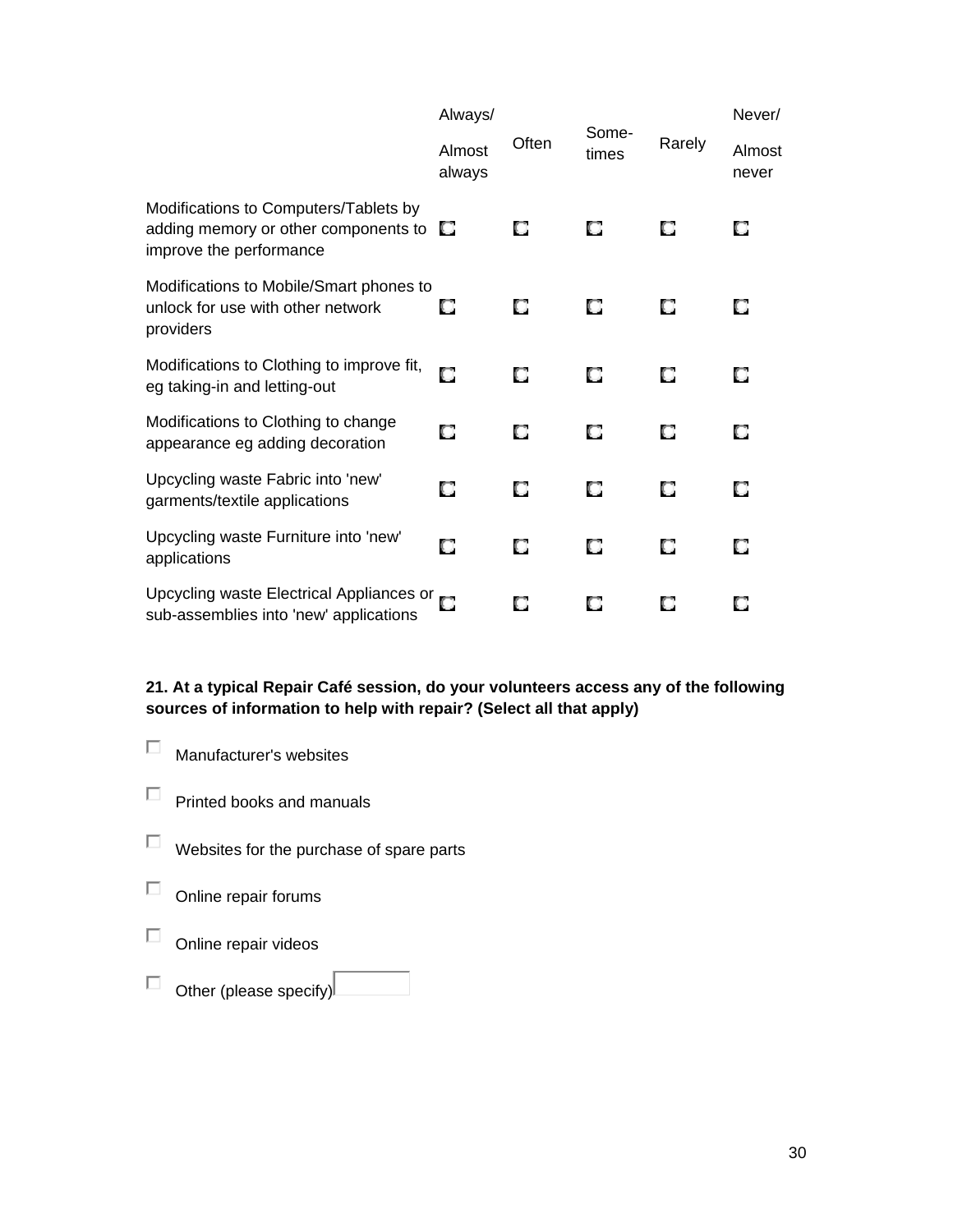**22. Does the Repair Cafe keep any record of the repairs carried out? (Select all that apply)** 

 $\Box$  Number of repairs

 $\Box$  Number of repairs by item category

 $\Box$  Types of fault or repair carried out

 $\Box$  Weight of 'product' repaired and diverted from landfill, incineration or other form of disposal

 $\Box$  No records kept

 $\Box$  Other (please specify)

**Page 6: Your opinions** 

**This page asks questions about your opinions and expectations** 

**23. In your opinion what proportion of electrical / electronic items are brought to the Repair Café because of what you believe to be 'planned or built-in obsolescence'? Note: if you do not believe this to be an issue please tick 'Not an issue'** 

|                            | All<br>items | About<br>75% | About<br>50% | About<br>25% | About<br>10% | Less than Don't<br>10% | Know | Not an<br>issue |
|----------------------------|--------------|--------------|--------------|--------------|--------------|------------------------|------|-----------------|
| <b>TVs</b>                 | O            | 0            | O            | О            | О            | О                      | О    | О               |
| Laptop computers           | O,           | О            | O.           | О            | О            | О                      | О    | О               |
| Desktop computers <b>D</b> |              | О            | О            | О            | О            | О                      | О    | О               |
| Tablet computers           | О            | О            | О            | О            | О            | О                      | О    | О               |
| Mobile/SMART<br>phones     | O            | О            | O            | О            | О            | О                      | О    | О               |
| <b>Printers</b>            | О            | О            | C.           | О            | О            | О                      | О    | О               |
| Games consoles             | О            | О            | О            | О            | О            | О                      | О    | О               |
| <b>Electrical tools</b>    | О            | О            | O.           | О            | О            | О                      | О    | О               |
|                            | О            | О            | О            | О            | О            | О                      | О    | О               |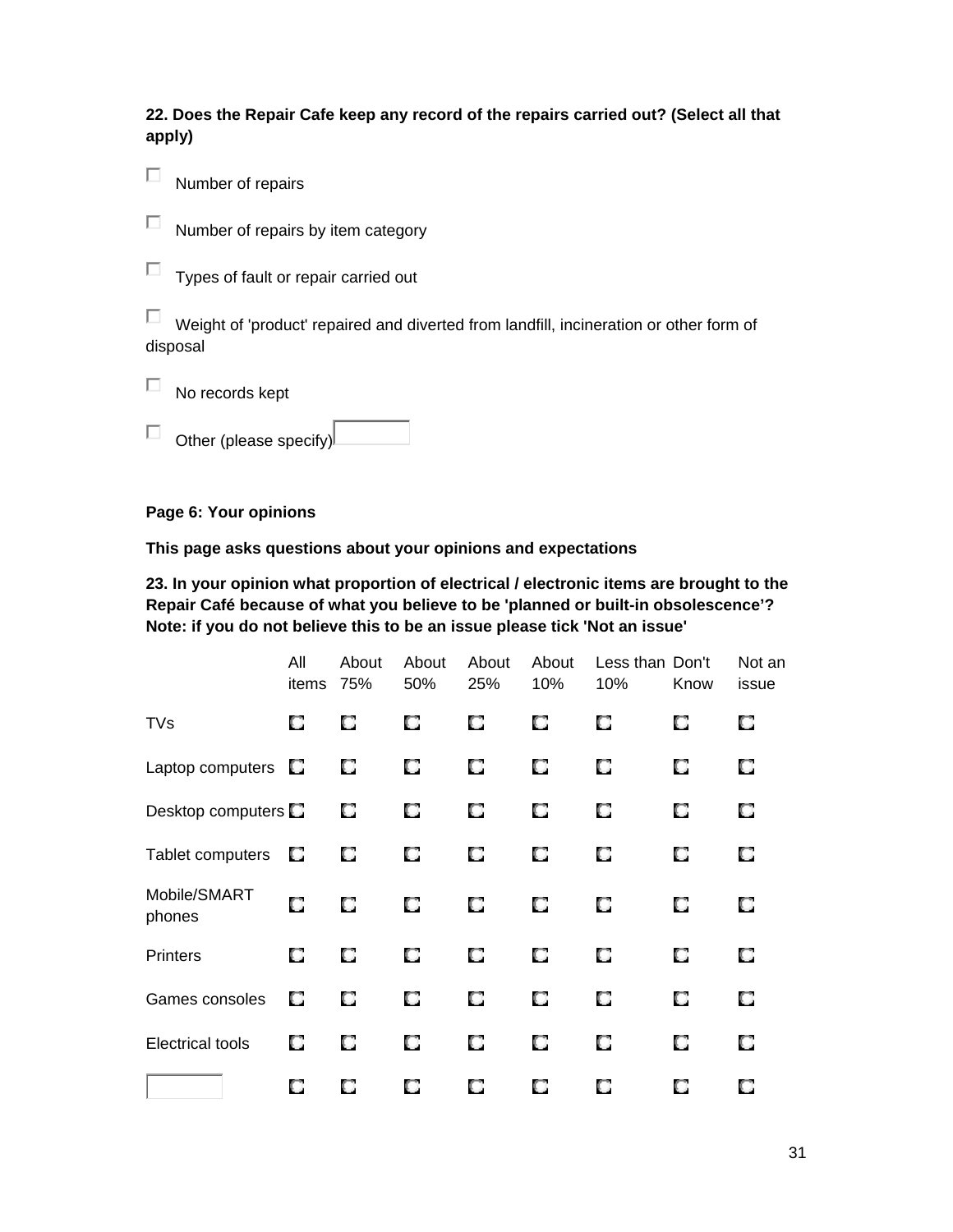#### **24. Do you agree or disagree with the following statements about how you might expect your Repair Café to change over the next five years?**

|                                                                                       | Strongly Agree<br>agree |   |   | Neutral Disagree | Strongly<br>disagree |
|---------------------------------------------------------------------------------------|-------------------------|---|---|------------------|----------------------|
| Number of repairs will increase by more than ten $_{\square}$<br>times                |                         | О | О | О                | О                    |
| More time will be spent helping people to modify<br>items                             |                         | О | О | О                | О                    |
| More time will be spent helping people to<br>upcycle items                            | О                       | О | О | О                | О                    |
| Greater links with other Repair Cafés to form<br>more effective local Repair networks | О                       | О | О | О                | О                    |
| More sponsorship from business                                                        | О                       | О | О | О                | О                    |
| Greater links with commercial repairers                                               | О                       | О | О | О                | о                    |
| Greater involvement with campaigning to<br>improve reparability/product longevity     | О                       | O | О | О                | О                    |
| More involvement with wider sustainability issues $\square$                           |                         | О | О | О                | О                    |
| Greater links with Hackerspaces                                                       | О                       | О | О | О                | О                    |
| Greater links with Makerspaces                                                        | О                       | О | O | O                | О                    |
| There will be a charge for some repairs                                               | О                       | О | O | О                | О                    |
| Repair Café will lead to more new business start-<br>ups                              |                         | О | О | о                | о                    |
| Repair Café will provide space & support for new<br>business start-ups                |                         | О | О | о                | O                    |
| I, personally will continue to volunteer at the<br>Repair Café                        | О                       | О | О | О                | О                    |
| I, personally will continue to volunteer at a<br>different Repair Café                | О                       | О | О | О                | о                    |